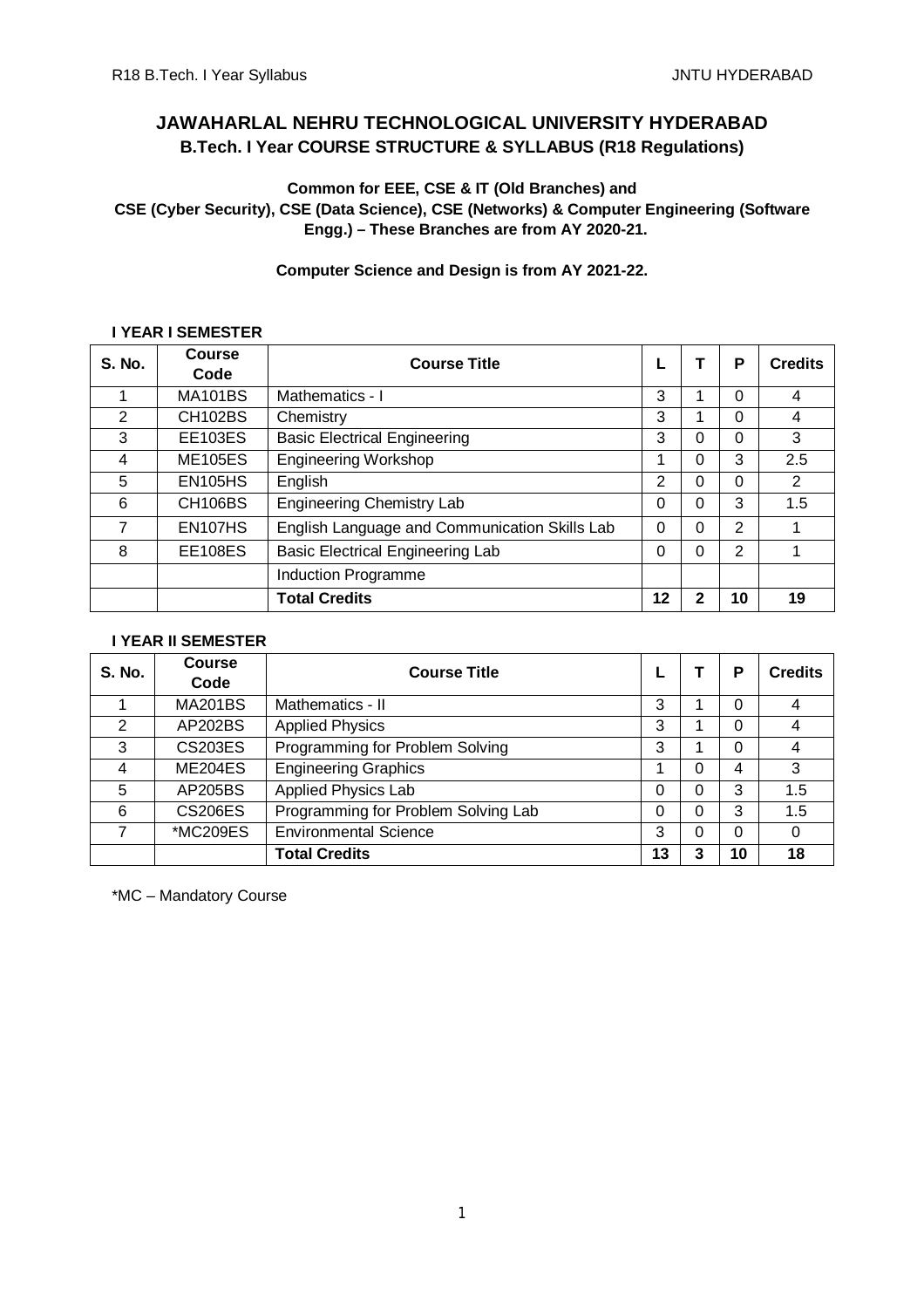# **MA101BS: MATHEMATICS - I**

#### **B.Tech. I Year I Sem.**

|  | L T P C |  |
|--|---------|--|
|  | 3 1 0 4 |  |

## **Course Objectives:** To learn

- Types of matrices and their properties.
- Concept of a rank of the matrix and applying this concept to know the consistency and solving the system of linear equations.
- Concept of Eigen values and eigenvectors and to reduce the quadratic form to canonical form.
- Concept of Sequence.
- Concept of nature of the series.
- Geometrical approach to the mean value theorems and their application to the mathematical problems
- Evaluation of surface areas and volumes of revolutions of curves.
- Evaluation of improper integrals using Beta and Gamma functions.
- Partial differentiation, concept of total derivative
- Finding maxima and minima of function of two and three variables.

**Course Outcomes:** After learning the contents of this paper the student must be able to

- Write the matrix representation of a set of linear equations and to analyse the solution of the system of equations
- Find the Eigen values and Eigen vectors
- Reduce the quadratic form to canonical form using orthogonal transformations.
- Analyse the nature of sequence and series.
- Solve the applications on the mean value theorems.
- Evaluate the improper integrals using Beta and Gamma functions
- Find the extreme values of functions of two variables with/ without constraints.

#### **UNIT-I: Matrices**

Matrices: Types of Matrices, Symmetric; Hermitian; Skew-symmetric; Skew-Hermitian; orthogonal matrices; Unitary Matrices; rank of a matrix by Echelon form and Normal form, Inverse of Non-singular matrices by Gauss-Jordan method; System of linear equations; solving system of Homogeneous and Non-Homogeneous equations. Gauss elimination method; Gauss Seidel Iteration Method.

#### **UNIT-II: Eigen values and Eigen vectors**

Linear Transformation and Orthogonal Transformation: Eigen values and Eigenvectors and their properties: Diagonalization of a matrix; Cayley-Hamilton Theorem (without proof); finding inverse and power of a matrix by Cayley-Hamilton Theorem; Quadratic forms and Nature of the Quadratic Forms; Reduction of Quadratic form to canonical forms by Orthogonal Transformation

#### **UNIT-III: Sequences & Series**

Sequence: Definition of a Sequence, limit; Convergent, Divergent and Oscillatory sequences.

Series: Convergent, Divergent and Oscillatory Series; Series of positive terms; Comparison test, p-test, D-Alembert's ratio test; Raabe's test; Cauchy's Integral test; Cauchy's root test; logarithmic test. Alternating series: Leibnitz test; Alternating Convergent series: Absolute and Conditionally Convergence.

#### **UNIT-IV: Calculus**

Mean value theorems: Rolle's theorem, Lagrange's Mean value theorem with their Geometrical Interpretation and applications, Cauchy's Mean value Theorem. Taylor's Series.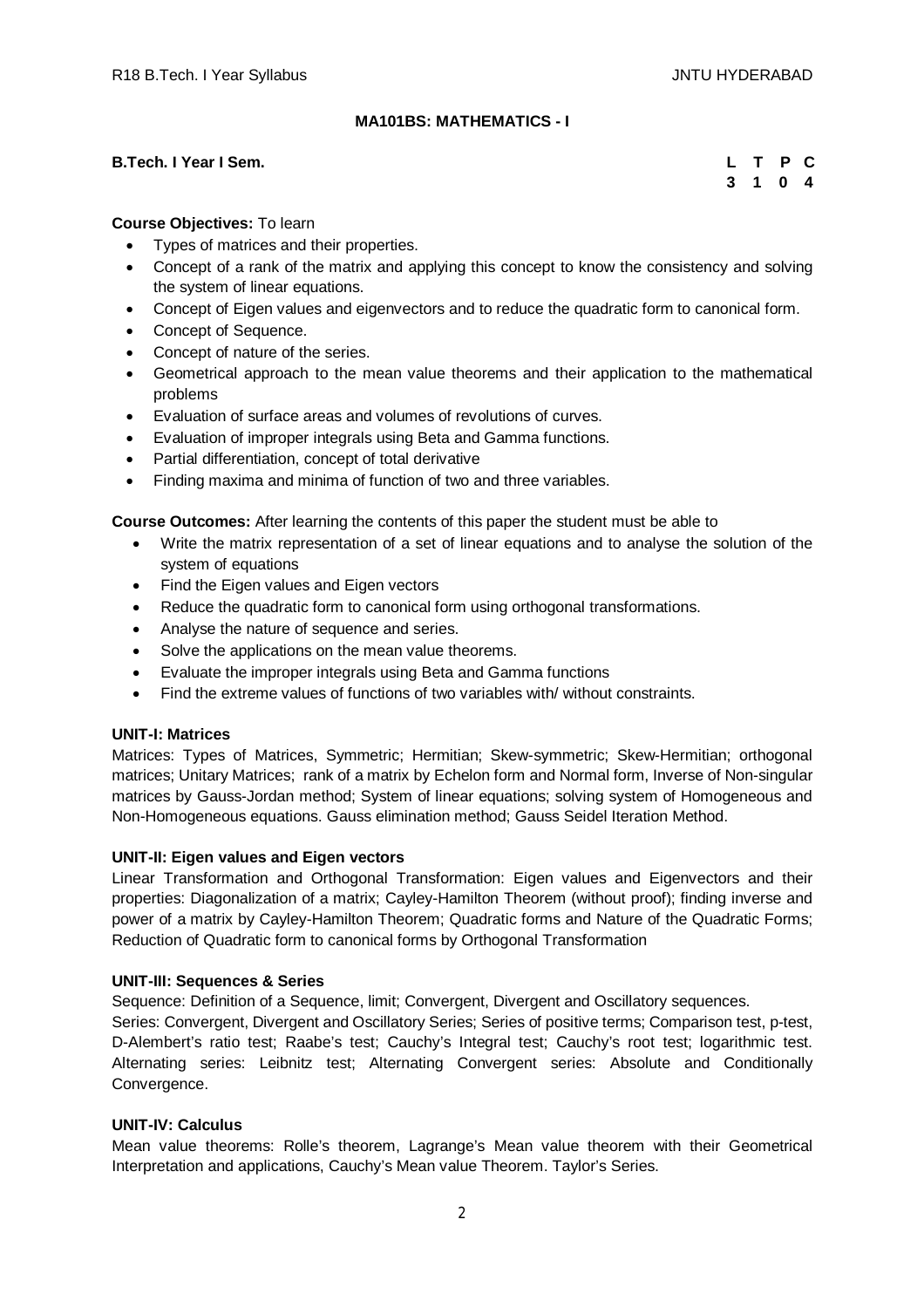Applications of definite integrals to evaluate surface areas and volumes of revolutions of curves (Only in Cartesian coordinates), Definition of Improper Integral: Beta and Gamma functions and their applications.

## **UNIT-V: Multivariable calculus (Partial Differentiation and applications)**

Definitions of Limit and continuity.

Partial Differentiation; Euler's Theorem; Total derivative; Jacobian; Functional dependence & independence, Maxima and minima of functions of two variables and three variables using method of Lagrange multipliers.

# **TEXT BOOKS:**

- 1. B.S. Grewal, Higher Engineering Mathematics, Khanna Publishers, 36<sup>th</sup> Edition, 2010
- 2. Erwin kreyszig, Advanced Engineering Mathematics, 9<sup>th</sup> Edition, John Wiley & Sons, 2006.
- 3. G.B. Thomas and R.L. Finney, Calculus and Analytic geometry, 9<sup>th</sup> Edition, Pearson, Reprint, 2002.

## **REFERENCES:**

- 1. N.P. Bali and Manish Goyal, A text book of Engineering Mathematics, Laxmi Publications, Reprint, 2008.
- 2. Ramana B.V., Higher Engineering Mathematics, Tata McGraw Hill New Delhi, 11<sup>th</sup> Reprint, 2010.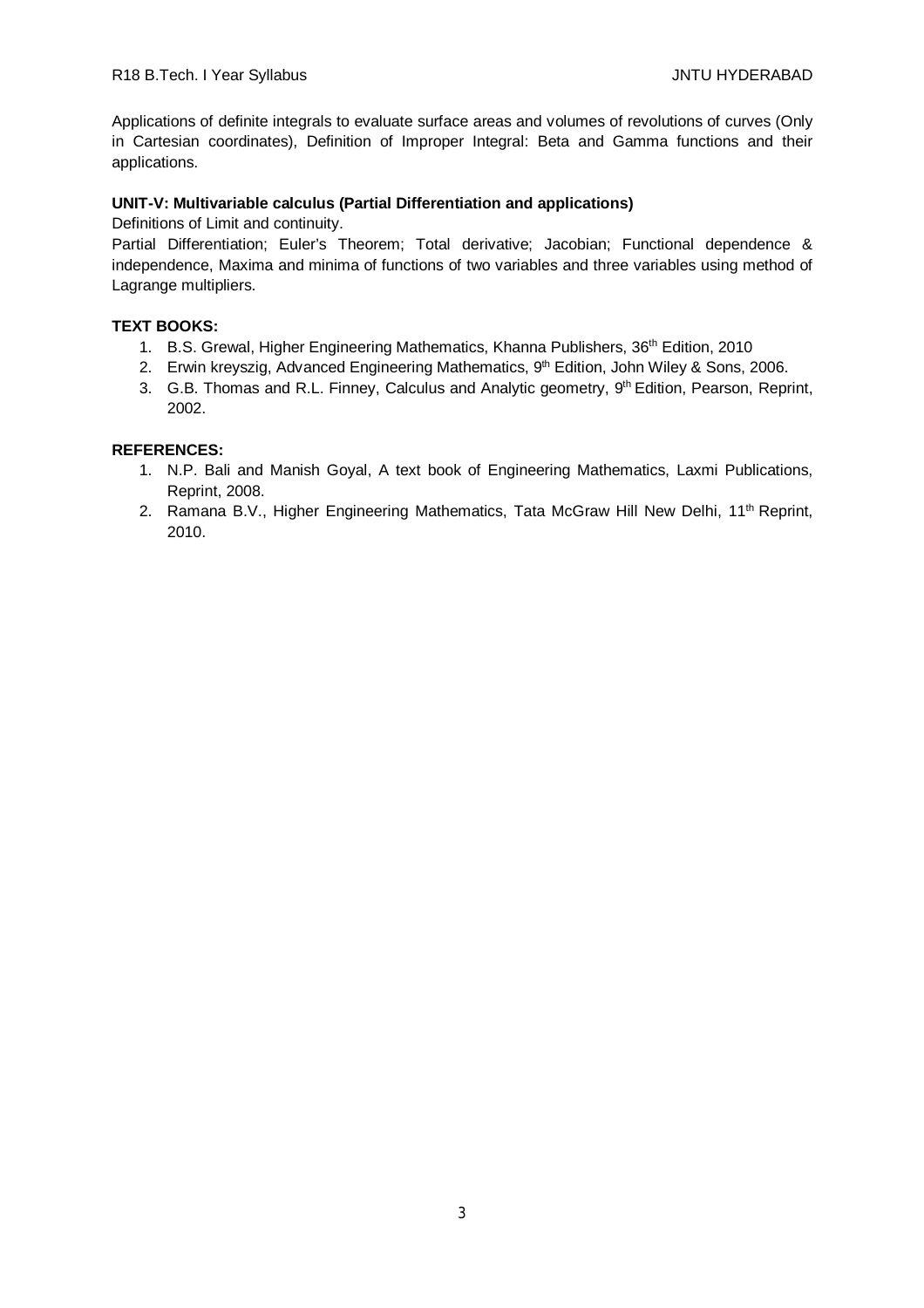# **CH102BS/CH202BS: CHEMISTRY**

| B.Tech. I Year I Sem. | L T P C |  |  |
|-----------------------|---------|--|--|
|                       | 3 1 0 4 |  |  |

## **Course Objectives:**

- To bring adaptability to the concepts of chemistry and to acquire the required skills to become a perfect engineer.
- To impart the basic knowledge of atomic, molecular and electronic modifications which makes the student to understand the technology based on them.
- To acquire the knowledge of electrochemistry, corrosion and water treatment which are essential for the Engineers and in industry.
- To acquire the skills pertaining to spectroscopy and to apply them for medical and other fields.
- To impart the knowledge of stereochemistry and synthetic aspects useful for understanding reaction pathways

**Course Outcomes:** The basic concepts included in this course will help the student to gain:

- The knowledge of atomic, molecular and electronic changes, band theory related to conductivity.
- The required principles and concepts of electrochemistry, corrosion and in understanding the problem of water and its treatments.
- The required skills to get clear concepts on basic spectroscopy and application to medical and other fields.
- The knowledge of configurational and conformational analysis of molecules and reaction mechanisms.

## **UNIT - I:**

**Molecular structure and Theories of Bonding:** Atomic and Molecular orbitals. Linear Combination of Atomic Orbitals (LCAO), molecular orbitals of diatomic molecules, molecular orbital energy level diagrams of  $N_2$ ,  $O_2$  and  $F_2$  molecules.  $\pi$  molecular orbitals of butadiene and benzene.

Crystal Field Theory (CFT): Salient Features of CFT – Crystal Field Splitting of transition metal ion dorbitals in Tetrahedral, Octahedral and square planar geometries. Band structure of solids and effect of doping on conductance.

# **UNIT - II:**

Water and its treatment: Introduction – hardness of water – Causes of hardness - Types of hardness: temporary and permanent – expression and units of hardness – Estimation of hardness of water by complexometric method. Potable water and its specifications. Steps involved in treatment of water – Disinfection of water by chlorination and ozonization. Boiler feed water and its treatment – Calgon conditioning, Phosphate conditioning and Colloidal conditioning. External treatment of water – Ion exchange process. Desalination of water – Reverse osmosis. Numerical problems.

# **UNIT - III:**

**Electrochemistry and corrosion:** Electro chemical cells – electrode potential, standard electrode potential, types of electrodes – calomel, Quinhydrone and glass electrode. Nernst equation Determination of pH of a solution by using quinhydrone and glass electrode. Electrochemical series and its applications. Numerical problems. Potentiometric titrations. Batteries – Primary (Lithium cell) and secondary batteries (Lead – acid storage battery and Lithium ion battery).

Causes and effects of corrosion – theories of chemical and electrochemical corrosion – mechanism of electrochemical corrosion, Types of corrosion: Galvanic, water-line and pitting corrosion. Factors affecting rate of corrosion, Corrosion control methods- Cathodic protection – Sacrificial anode and impressed current cathodic methods. Surface coatings – metallic coatings – methods of application. Electroless plating of Nickel.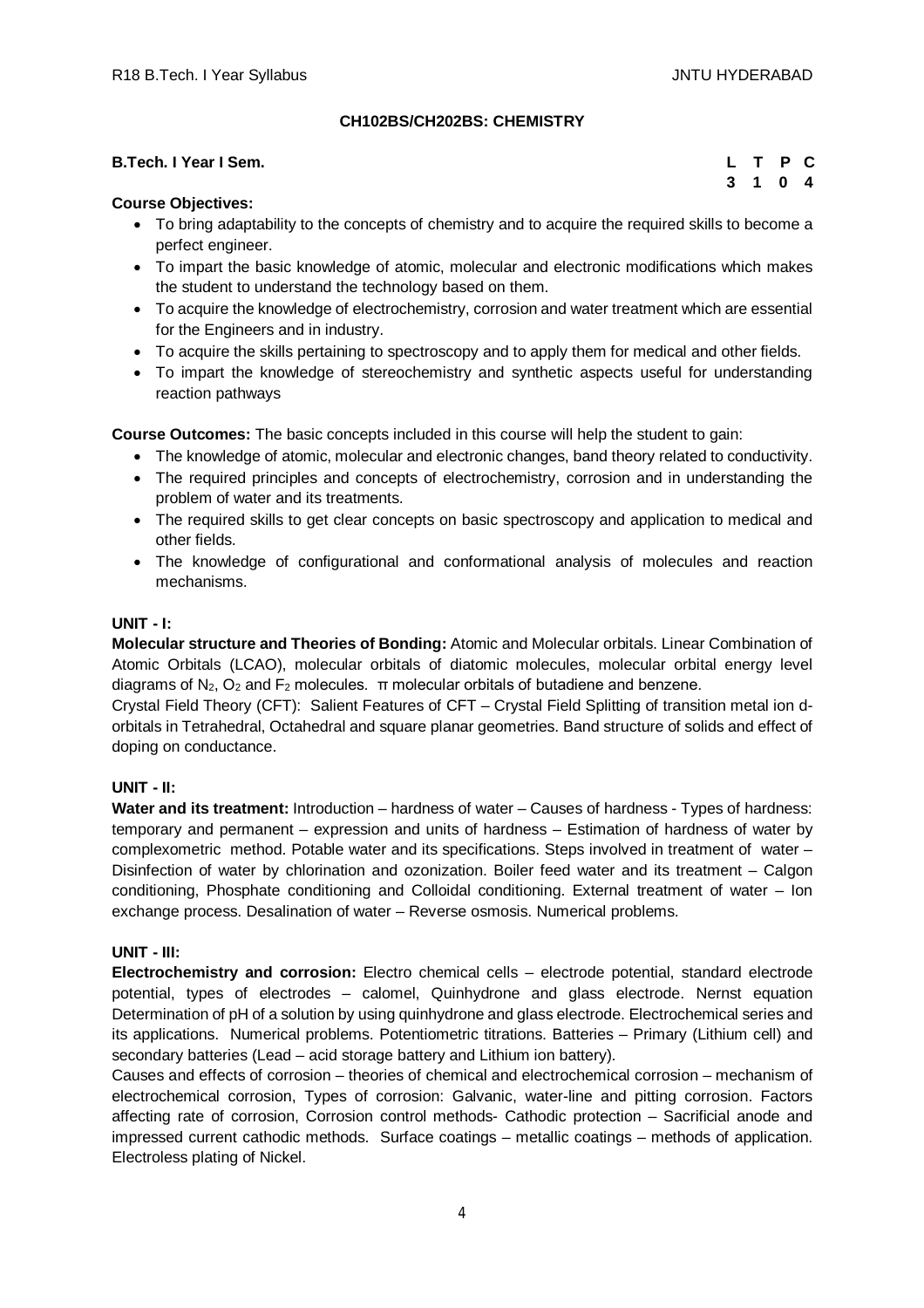# **UNIT - IV:**

**Stereochemistry, Reaction Mechanism and synthesis of drug molecules:** Introduction to representation of 3-dimensional structures, Structural and stereoisomers, configurations, symmetry and chirality. Enantiomers, diastereomers, optical activity and Absolute configuration. Conformation alanalysis of n- butane.

Substitution reactions: Nucleophilic substitution reactions: Mechanism of  $S_N1$ ,  $S_N2$  reactions. Electrophilic and nucleophilic addition reactions: Addition of HBr to propene. Markownikoff and anti Markownikoff's additions. Grignard additions on carbonyl compounds. Elimination reactions: Dehydro halogenation of alkylhalides. Saytzeff rule. Oxidation reactions: Oxidation of alcohols using KMnO<sub>4</sub> and chromic acid.

Reduction reactions: reduction of carbonyl compounds using LiAlH<sup>4</sup> & NaBH4. Hydroboration of olefins. Structure, synthesis and pharmaceutical applications of Paracetamol and Aspirin.

# **UNIT - V:**

**Spectroscopic techniques and applications:** Principles of spectroscopy, selection rules and applications of electronic spectroscopy. vibrational and rotational spectroscopy. Basic concepts of Nuclear magnetic resonance Spectroscopy, chemical shift. Introduction to Magnetic resonance imaging.

# **TEXT BOOKS:**

- 1. Physical Chemistry, by P.W. Atkins
- 2. Engineering Chemistry by P.C.Jain & M.Jain; Dhanpat Rai Publishing Company (P) Ltd., New Delhi.
- 3. Fundamentals of Molecular Spectroscopy, by C.N. Banwell
- 4. Organic Chemistry: Structure and Function by K.P.C. Volhardt and N.E. Schore, 5<sup>th</sup> Edition.
- 5. University Chemistry, by B.M. Mahan, Pearson IV Edition.
- 6. Engineering Chemistry (NPTEL Web-book), by B.L. Tembe, Kamaluddin and M.S. Krishnan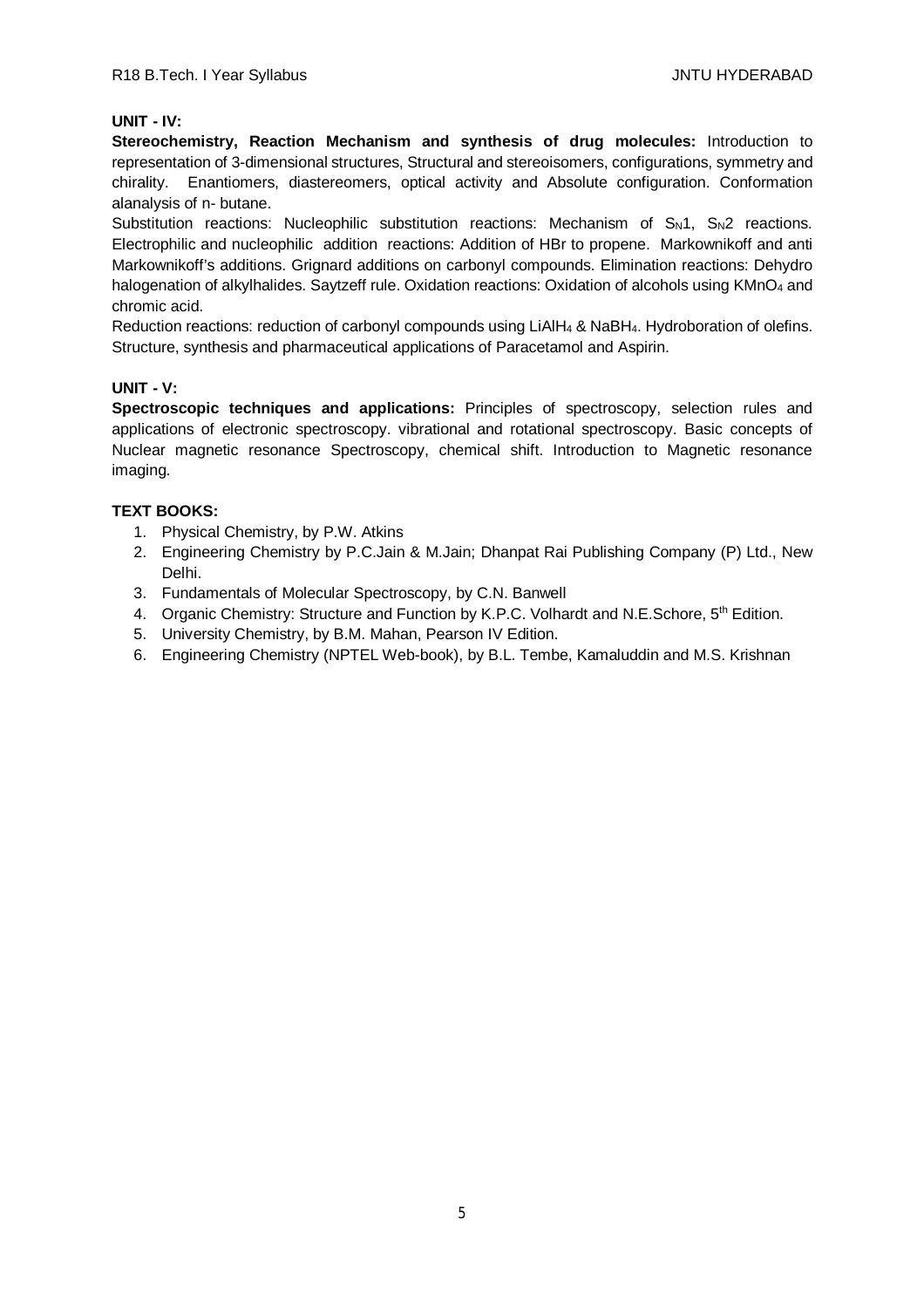## **EE103ES/EE203ES: BASIC ELECTRICAL ENGINEERING**

# **B.Tech. I Year I Sem.**

#### **Course Objectives:**

- To introduce the concepts of electrical circuits and its components
- To understand magnetic circuits, DC circuits and AC single phase & three phase circuits
- To study and understand the different types of DC/AC machines and Transformers.
- To import the knowledge of various electrical installations.
- To introduce the concept of power, power factor and its improvement.

#### **Course Outcomes:**

- To analyze and solve electrical circuits using network laws and theorems.
- To understand and analyze basic Electric and Magnetic circuits
- To study the working principles of Electrical Machines
- To introduce components of Low Voltage Electrical Installations

#### **UNIT-I: D.C. Circuits**

Electrical circuit elements (R, L and C), voltage and current sources, KVL&KCL, analysis of simple circuits with dc excitation. Superposition, Thevenin and Norton Theorems. Time-domain analysis of first-order RL and RC circuits.

#### **UNIT-II: A.C. Circuits**

Representation of sinusoidal waveforms, peak and rms values, phasor representation, real power, reactive power, apparent power, power factor, Analysis of single-phase ac circuits consisting of R, L, C, RL, RC, RLC combinations (series and parallel), resonance in series R-L-C circuit. Three-phase balanced circuits, voltage and current relations in star and delta connections.

#### **UNIT-III: Transformers**

Ideal and practical transformer, equivalent circuit, losses in transformers, regulation and efficiency. Auto-transformer and three-phase transformer connections.

#### **UNIT-IV: Electrical Machines**

Generation of rotating magnetic fields, Construction and working of a three-phase induction motor, Significance of torque-slip characteristic. Loss components and efficiency, starting and speed control of induction motor. Single-phase induction motor. Construction, working, torque-speed characteristic and speed control of separately excited dc motor.

Construction and working of synchronous generators.

#### **UNIT-V: Electrical Installations**

Components of LT Switchgear: Switch Fuse Unit (SFU), MCB, ELCB, MCCB, Types of Wires and Cables, Earthing. Types of Batteries, Important Characteristics for Batteries. Elementary calculations for energy consumption, power factor improvement and battery backup.

#### **TEXT BOOKS/ REFERENCE BOOKS:**

- 1. Basic Electrical Engineering D.P. Kothari and I.J. Nagrath, 3rd edition 2010, Tata McGraw Hill.
- 2. D.C. Kulshreshtha, "Basic Electrical Engineering", McGraw Hill, 2009.
- 3. L.S. Bobrow, Fundamentals of Electrical Engineering", Oxford University Press, 2011
- 4. Electrical and Electronics Technology, E. Hughes, 10th Edition, Pearson, 2010
- 5. Electrical Engineering Fundamentals, Vincent Deltoro, Second Edition, Prentice Hall India, 1989.

|  | L T P C                     |  |
|--|-----------------------------|--|
|  | $3 \quad 0 \quad 0 \quad 3$ |  |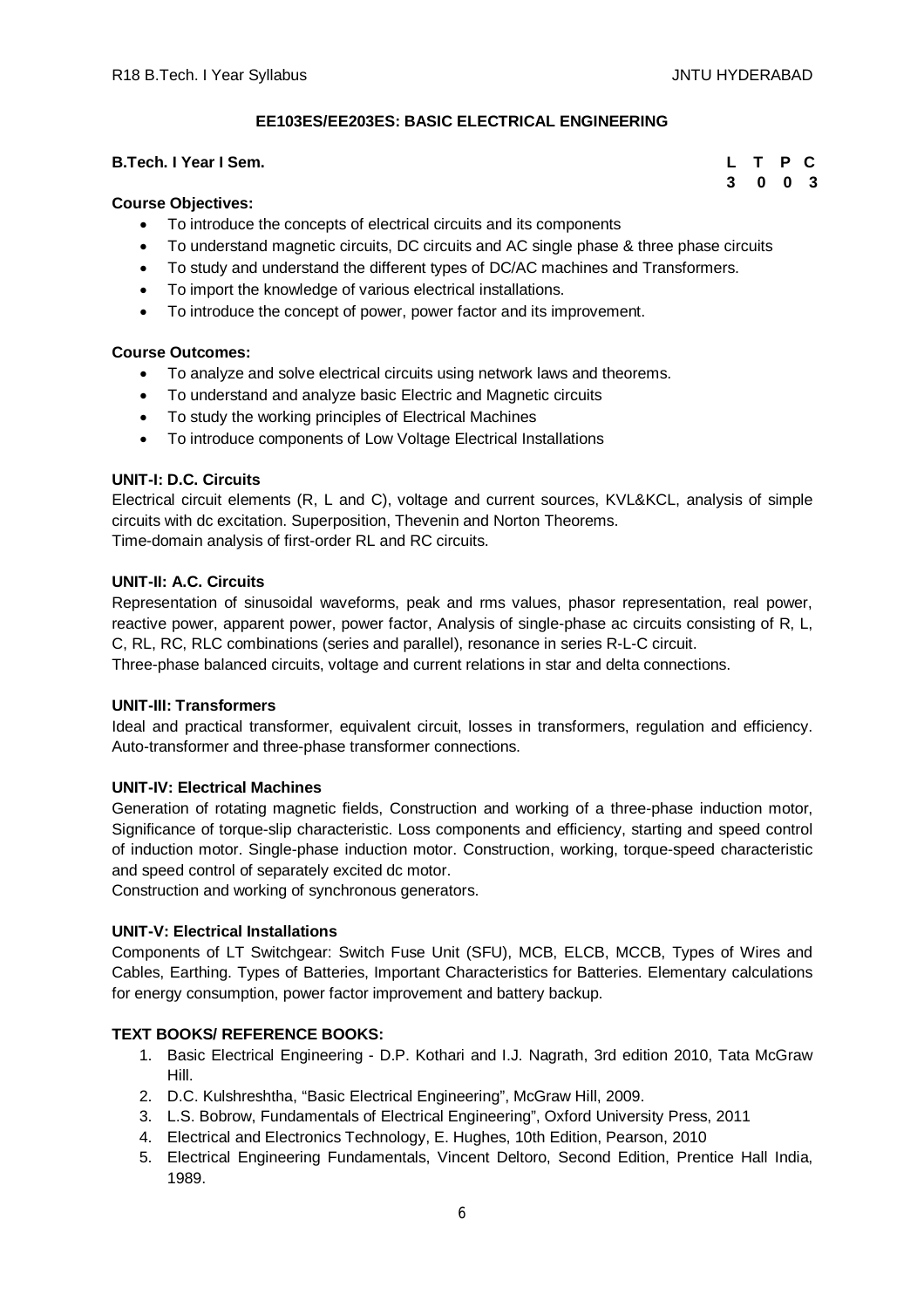## **ME105ES/ME205ES: ENGINEERING WORKSHOP**

**B.Tech. I Year I Sem.** 

|  |  | L T P C           |
|--|--|-------------------|
|  |  | $1 \t0 \t3 \t2.5$ |

**Pre-requisites**: Practical skill

## **Course Objectives:**

- To Study of different hand operated power tools, uses and their demonstration.
- To gain a good basic working knowledge required for the production of various engineering products.
- To provide hands on experience about use of different engineering materials, tools, equipments and processes those are common in the engineering field.
- To develop a right attitude, team working, precision and safety at work place.
- It explains the construction, function, use and application of different working tools, equipment and machines.
- To study commonly used carpentry joints.
- To have practical exposure to various welding and joining processes.
- Identify and use marking out tools, hand tools, measuring equipment and to work to prescribed tolerances.

**Course Outcomes:** At the end of the course, the student will be able to:

- Study and practice on machine tools and their operations
- Practice on manufacturing of components using workshop trades including pluming, fitting, carpentry, foundry, house wiring and welding.
- Identify and apply suitable tools for different trades of Engineering processes including drilling, material removing, measuring, chiseling.
- Apply basic electrical engineering knowledge for house wiring practice.

# **1. TRADES FOR EXERCISES:**

# **At least two exercises from each trade:**

- I. Carpentry (T-Lap Joint, Dovetail Joint, Mortise & Tenon Joint)
- II. Fitting (V-Fit, Dovetail Fit & Semi-circular fit)
- III. Tin-Smithy (Square Tin, Rectangular Tray & Conical Funnel)
- IV. Foundry (Preparation of Green Sand Mould using Single Piece and Split Pattern)
- V. Welding Practice (Arc Welding & Gas Welding)
- VI. House-wiring (Parallel & Series, Two-way Switch and Tube Light)
- VII. Black Smithy (Round to Square, Fan Hook and S-Hook)

# **2. TRADES FOR DEMONSTRATION & EXPOSURE:**

Plumbing, Machine Shop, Metal Cutting (Water Plasma), Power tools in construction and Wood Working

# **TEXT BOOKS:**

- 1. Workshop Practice /B. L. Juneja / Cengage
- 2. Workshop Manual / K. Venugopal / Anuradha.

- 1. Work shop Manual P. Kannaiah/ K. L. Narayana/ SciTech
- 2. Workshop Manual / Venkat Reddy/ BSP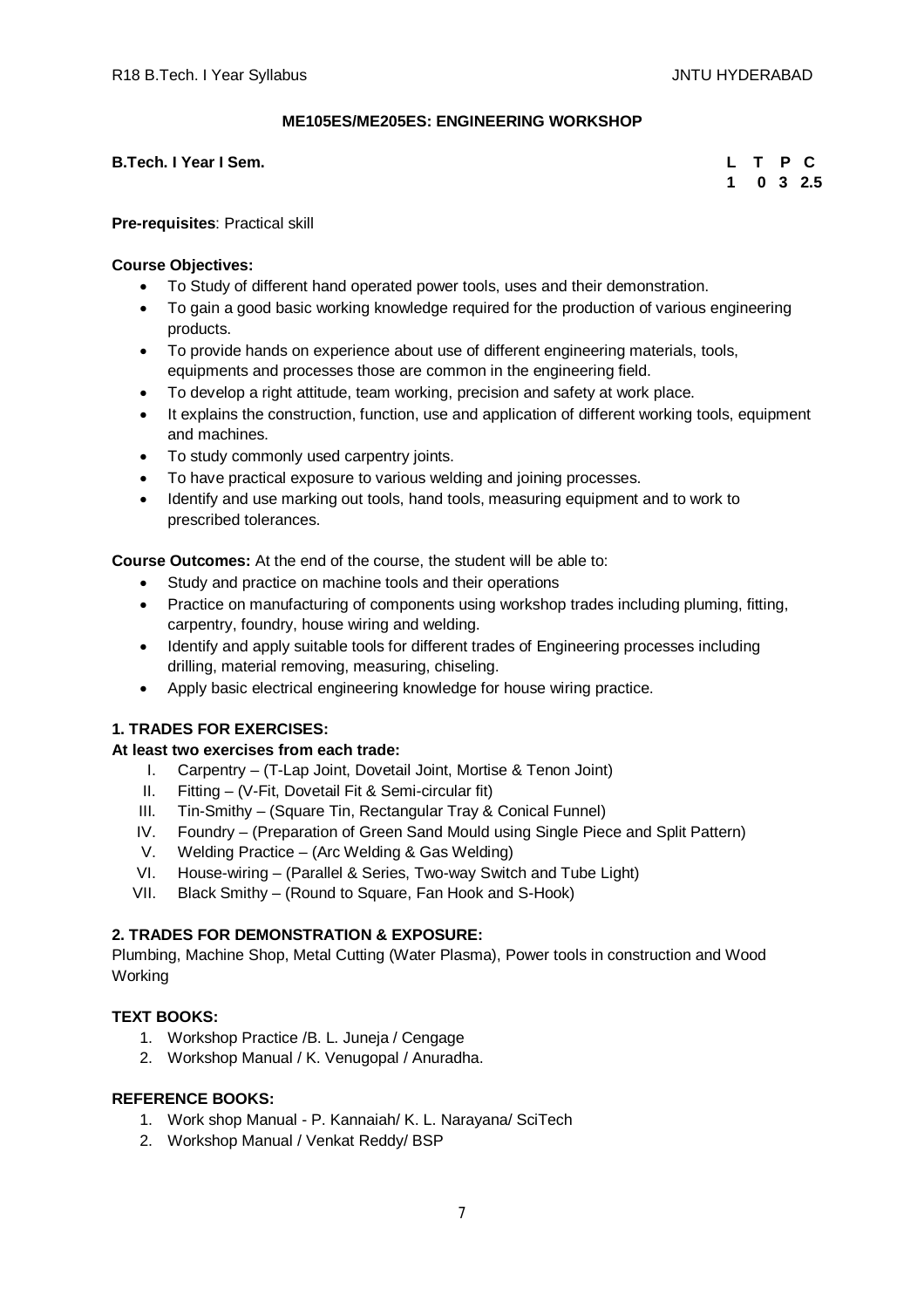## **EN105HS/EN205HS: ENGLISH**

#### **B.Tech. I Year I Sem.**

|  | L T P C                     |  |
|--|-----------------------------|--|
|  | $2 \quad 0 \quad 0 \quad 2$ |  |

# **INTRODUCTION**

In view of the growing importance of English as a tool for global communication and the consequent emphasis on training students to acquire language skills, the syllabus of English has been designed to develop linguistic, communicative and critical thinking competencies of Engineering students.

In English classes, the focus should be on the skills development in the areas of vocabulary, grammar, reading and writing. For this, the teachers should use the prescribed text for detailed study. The students should be encouraged to read the texts leading to reading comprehension and different passages may be given for practice in the class. The time should be utilized for working out the exercises given after each excerpt, and also for supplementing the exercises with authentic materials of a similar kind, for example, newspaper articles, advertisements, promotional material etc. *The focus in this syllabus is on skill development, fostering ideas and practice of language skills in various contexts and cultures.*

## **Learning Objectives:** The course will help to

- Improve the language proficiency of students in English with an emphasis on Vocabulary, Grammar, Reading and Writing skills.
- Equip students to study academic subjects more effectively and critically using the theoretical and practical components of English syllabus.
- Develop study skills and communication skills in formal and informal situations.

## **Course Outcomes:** Students should be able to

- Use English Language effectively in spoken and written forms.
- Comprehend the given texts and respond appropriately.
- Communicate confidently in various contexts and different cultures.
- Acquire basic proficiency in English including reading and listening comprehension, writing and speaking skills.

#### **SYLLABUS**

**UNIT –I** 

**'The Raman Effect' from the prescribed textbook 'English for Engineers' published by Cambridge University Press.**

**Vocabulary Building**: The Concept of Word Formation --The Use of Prefixes and Suffixes.

**Grammar:** Identifying Common Errors in Writing with Reference to Articles and Prepositions.

**Reading:** Reading and Its Importance- Techniques for Effective Reading.

**Basic Writing Skills:** Sentence Structures -Use of Phrases and Clauses in Sentences- Importance of Proper Punctuation- Techniques for writing precisely – **Paragraph writing** – Types, Structures and Features of a Paragraph - Creating Coherence-Organizing Principles of Paragraphs in Documents.

# **UNIT –II**

# **'Ancient Architecture in India' from the prescribed textbook 'English for Engineers' published by Cambridge University Press.**

# **Vocabulary:** Synonyms and Antonyms.

**Grammar:** Identifying Common Errors in Writing with Reference to Noun-pronoun Agreement and Subject-verb Agreement.

**Reading:** Improving Comprehension Skills – Techniques for Good Comprehension

**Writing:** Format of a Formal Letter-**Writing Formal Letters** E.g.., Letter of Complaint, Letter of Requisition, Job Application with Resume.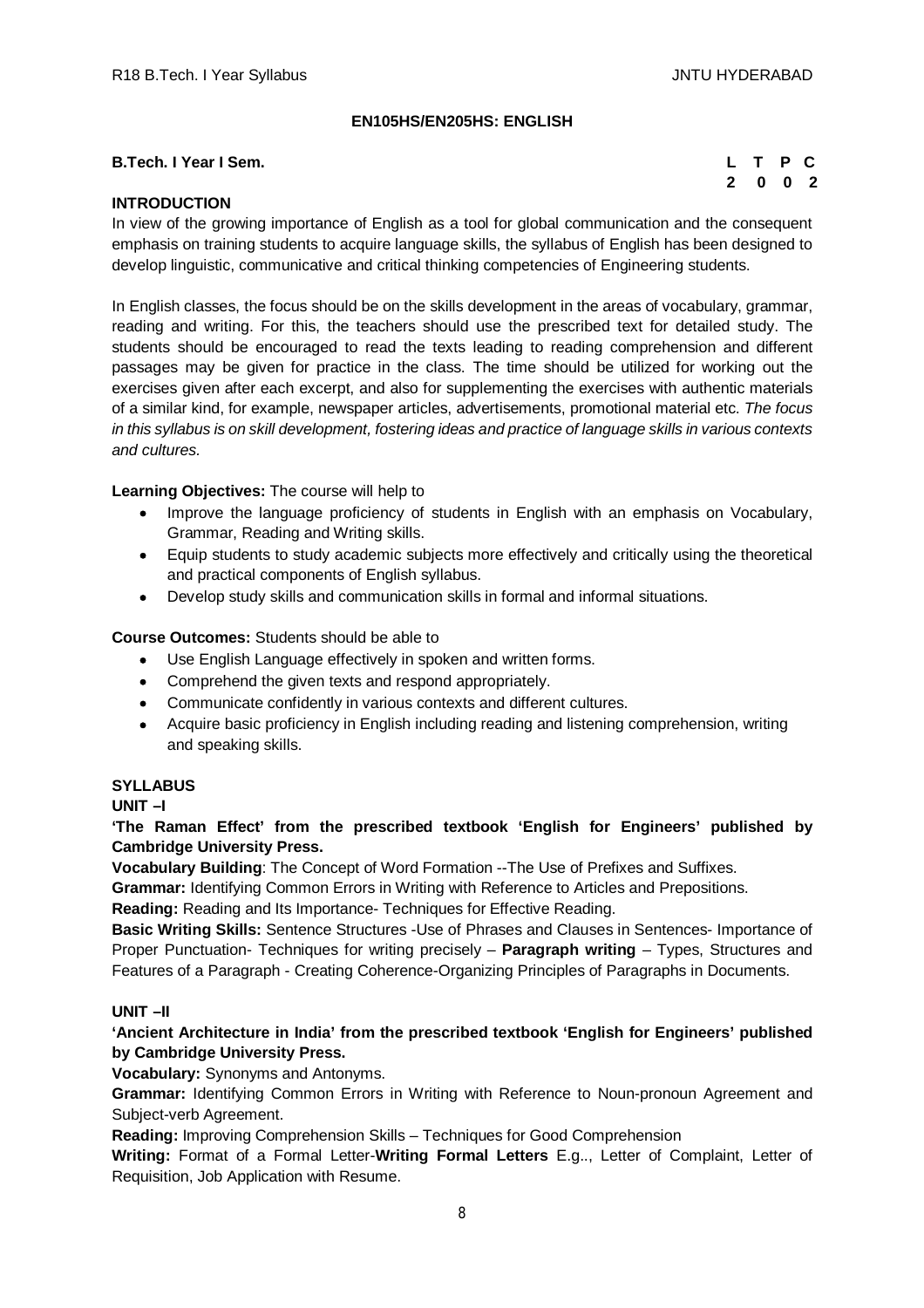## **UNIT –III**

**'Blue Jeans' from the prescribed textbook 'English for Engineers' published by Cambridge University Press.**

**Vocabulary**: Acquaintance with Prefixes and Suffixes from Foreign Languages in English to form Derivatives-Words from Foreign Languages and their Use in English.

**Grammar:** Identifying Common Errors in Writing with Reference to Misplaced Modifiers and Tenses. **Reading:** Sub-skills of Reading- Skimming and Scanning

**Writing**: Nature and Style of Sensible Writing- **Defining- Describing** Objects, Places and Events – **Classifying**- Providing Examples or Evidence

# **UNIT –IV**

**'What Should You Be Eating' from the prescribed textbook 'English for Engineers' published by Cambridge University Press.**

**Vocabulary**: Standard Abbreviations in English

**Grammar:** Redundancies and Clichés in Oral and Written Communication.

**Reading**: Comprehension**-** Intensive Reading and Extensive Reading

**Writing: Writing Practices-**-Writing Introduction and Conclusion - Essay Writing-Précis Writing.

# **UNIT –V**

**'How a Chinese Billionaire Built Her Fortune' from the prescribed textbook 'English for Engineers' published by Cambridge University Press.**

**Vocabulary**: Technical Vocabulary and their usage

**Grammar:** Common Errors in English

**Reading:** Reading Comprehension-Exercises for Practice

**Writing: Technical Reports**- Introduction – Characteristics of a Report – Categories of Reports

Formats- Structure of Reports (Manuscript Format) -Types of Reports - Writing aReport.

# **TEXTBOOK:**

1. **Sudarshana, N.P. and Savitha, C. (2018). English for Engineers. Cambridge University Press.**

- 1. Swan, M. (2016). Practical English Usage. Oxford University Press.
- 2. Kumar, S and Lata, P. (2018). Communication Skills. Oxford University Press.
- 3. Wood, F.T. (2007). Remedial English Grammar. Macmillan.
- 4. Zinsser, William. (2001). On Writing Well. Harper Resource Book.
- 5. Hamp-Lyons, L. (2006). Study Writing. Cambridge University Press.
- 6. Exercises in Spoken English. Parts I –III. CIEFL, Hyderabad. Oxford University Press.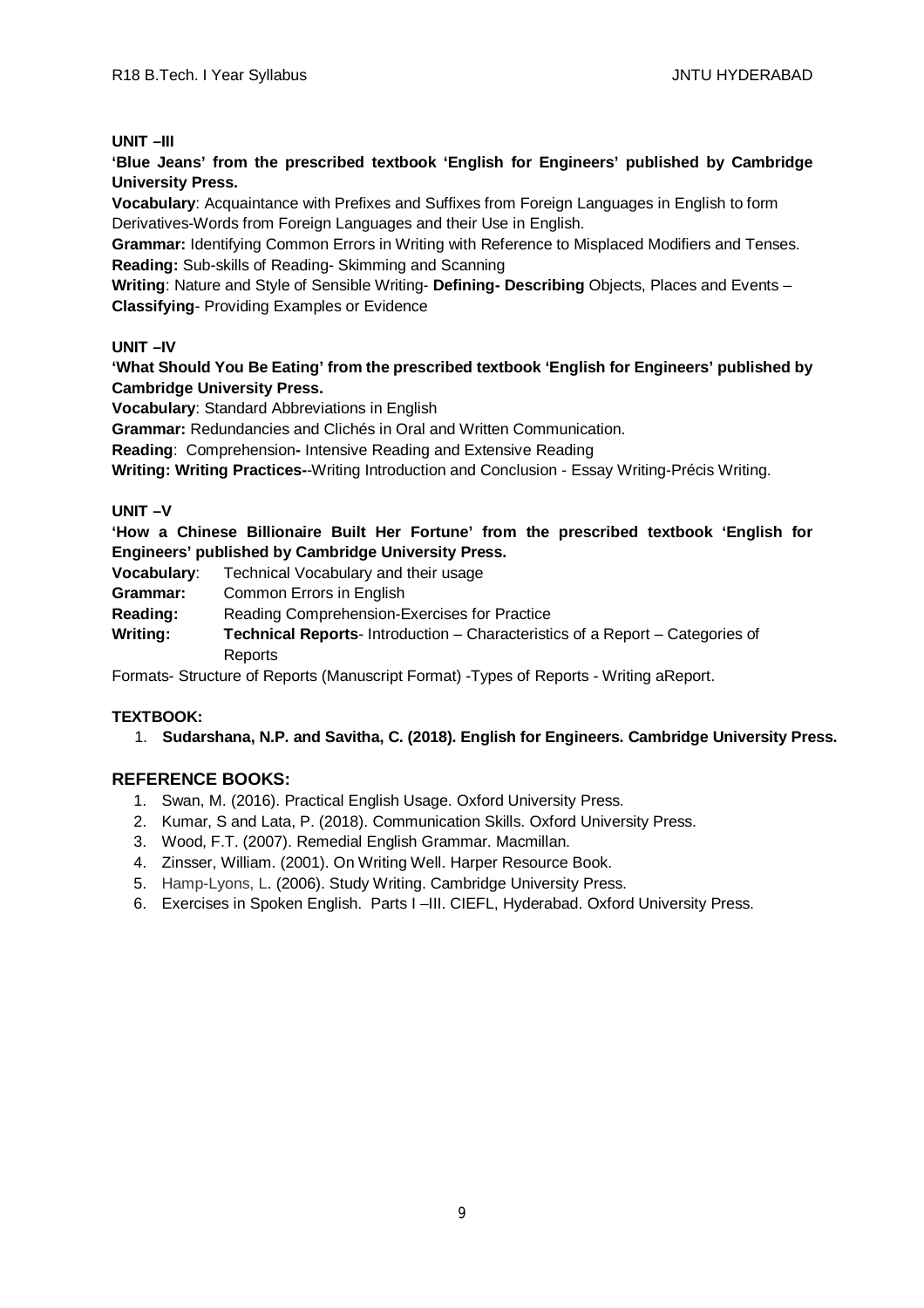# **CH106BS/CH206ES: ENGINEERING CHEMISTRY LAB**

## **B.Tech. I Year I Sem.**

|  |  | L T P C              |
|--|--|----------------------|
|  |  | $0 \t 0 \t 3 \t 1.5$ |

**Course Objectives:** The course consists of experiments related to the principles of chemistry required for engineering student. The student will learn:

- Estimation of hardness and chloride content in water to check its suitability for drinking purpose.
- To determine the rate constant of reactions from concentrations as an function of time.
- The measurement of physical properties like adsorption and viscosity.
- To synthesize the drug molecules and check the purity of organic molecules by thin layer chromatographic (TLC) technique.

**Course Outcomes:** The experiments will make the student gain skills on:

- Determination of parameters like hardness and chloride content in water.
- Estimation of rate constant of a reaction from concentration time relationships.
- Determination of physical properties like adsorption and viscosity.
- Calculation of  $R_f$  values of some organic molecules by TLC technique.

# **List of Experiments:**

- 1. Determination of total hardness of water by complexometric method using EDTA
- 2. Determination of chloride content of water by Argentometry
- 3. Estimation of an HCl by Conductometric titrations
- 4. Estimation of Acetic acid by Conductometric titrations
- 5. Estimation of HCl by Potentiometric titrations
- 6. Estimation of  $Fe^{2+}$  by Potentiometry using KMnO<sub>4</sub>
- 7. Determination of rate constant of acid catalysed hydrolysis of methyl acetate
- 8. Synthesis of Aspirin and Paracetamol
- 9. Thin layer chromatography calculation of  $R_f$  values. eg ortho and para nitro phenols
- 10. Determination of acid value of coconut oil
- 11. Verification of freundlich adsorption isotherm-adsorption of acetic acid on charcoal
- 12. Determination of viscosity of castor oil and ground nut oil by using Ostwald's viscometer.
- 13. Determination of partition coefficient of acetic acid between n-butanol and water.
- 14. Determination of surface tension of a give liquid using stalagmometer.

- 1. Senior practical physical chemistry, B.D. Khosla, A. Gulati and V. Garg (R. Chand & Co., Delhi)
- 2. An introduction to practical chemistry, K.K. Sharma and D. S. Sharma (Vikas publishing, N. Delhi)
- 3. Vogel's text book of practical organic chemistry 5<sup>th</sup> edition
- 4. Text book on Experiments and calculations in Engineering chemistry S.S. Dara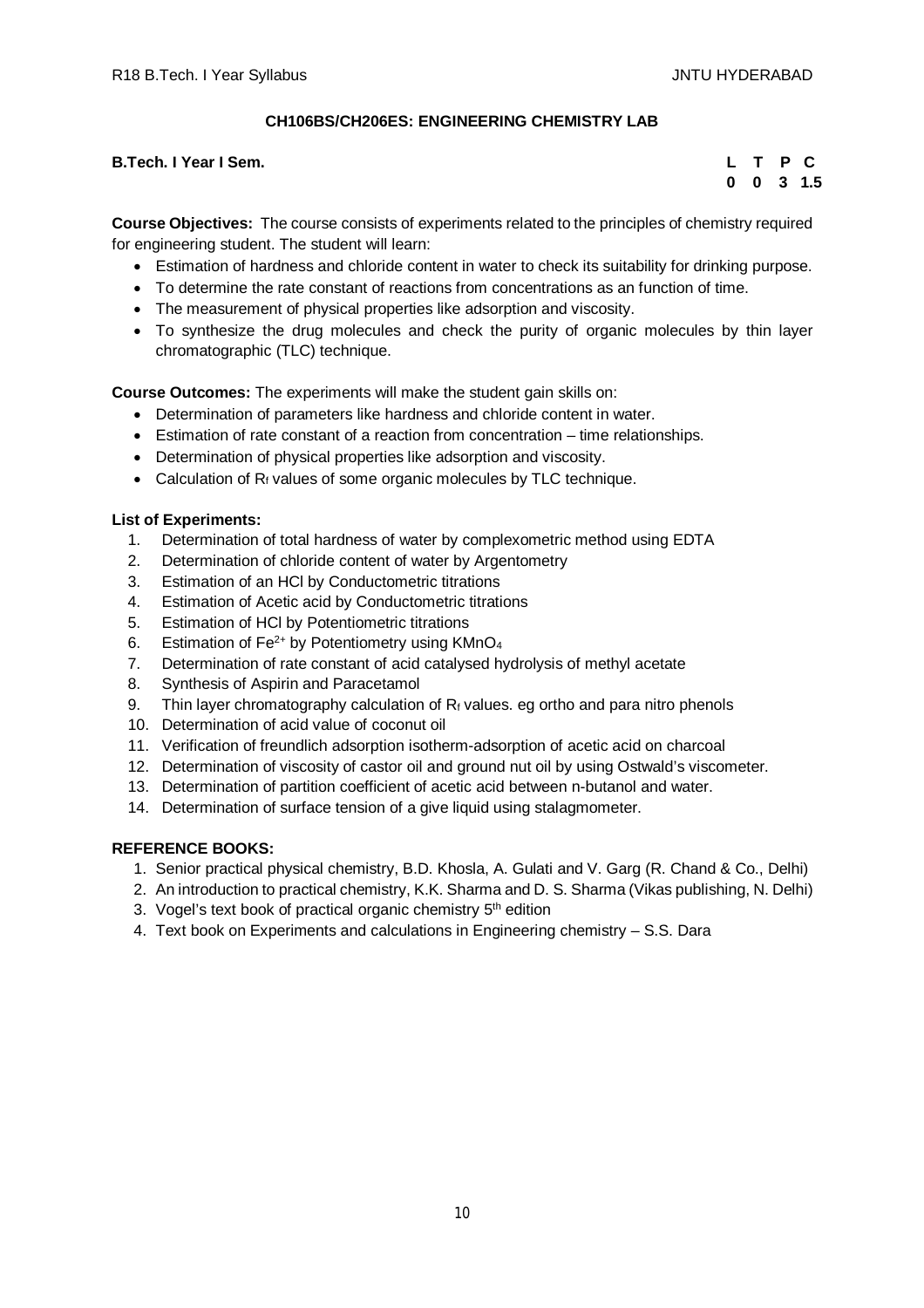# **EN107HS/EN207HS: ENGLISH LANGUAGE AND COMMUNICATION SKILLS LAB**

| <b>B.Tech. I Year I Sem.</b> | L T P C |           |  |
|------------------------------|---------|-----------|--|
|                              |         | $0$ 0 2 1 |  |

The **Language Lab** focuses on the production and practice of sounds of language and familiarizes the students with the use of English in everyday situations both in formal and informal contexts.

# **Course Objectives:**

- $\approx$  To facilitate computer-assisted multi-media instruction enabling individualized and independent language learning
- $\infty$  To sensitize students to the nuances of English speech sounds, word accent, intonation and rhythm
- $\geq$  To bring about a consistent accent and intelligibility in students' pronunciation of English by providing an opportunity for practice in speaking
- $\geq$  To improve the fluency of students in spoken English and neutralize their mother tongue influence
- $\infty$  To train students to use language appropriately for public speaking and interviews

**Learning Outcomes:** Students will be able to attain

- **EXECT** Better understanding of nuances of English language through audio- visual experience and group activities
- $\triangle$  Neutralization of accent for intelligibility
- $\bullet$  Speaking skills with clarity and confidence which in turn enhances their employability skills

# **Syllabus**

# **English Language and Communication Skills Lab (ELCS) shall have two parts:**

- **a. Computer Assisted Language Learning (CALL) Lab**
- **b. Interactive Communication Skills (ICS) Lab**

# **Listening Skills**

**Objectives** 

- 1. To enable students develop their listening skills so that they may appreciate its role in the LSRW skills approach to language and improve their pronunciation
- *2.* To equip students with necessary training in listening so that they can comprehend the speech of people of different backgrounds and regions

*Students should be given practice in listening to the sounds of the language, to be able to recognize them and find the distinction between different sounds, to be able to mark stress and recognize and use the right intonation in sentences.*

- Listening for general content
- Listening to fill up information
- Intensive listening
- Listening for specific information

# **Speaking Skills**

**Objectives** 

- 1. To involve students in speaking activities in various contexts
- 2. To enable students express themselves fluently and appropriately in social and professional contexts
	- Oral practice: Just A Minute (JAM) Sessions
	- Describing objects/situations/people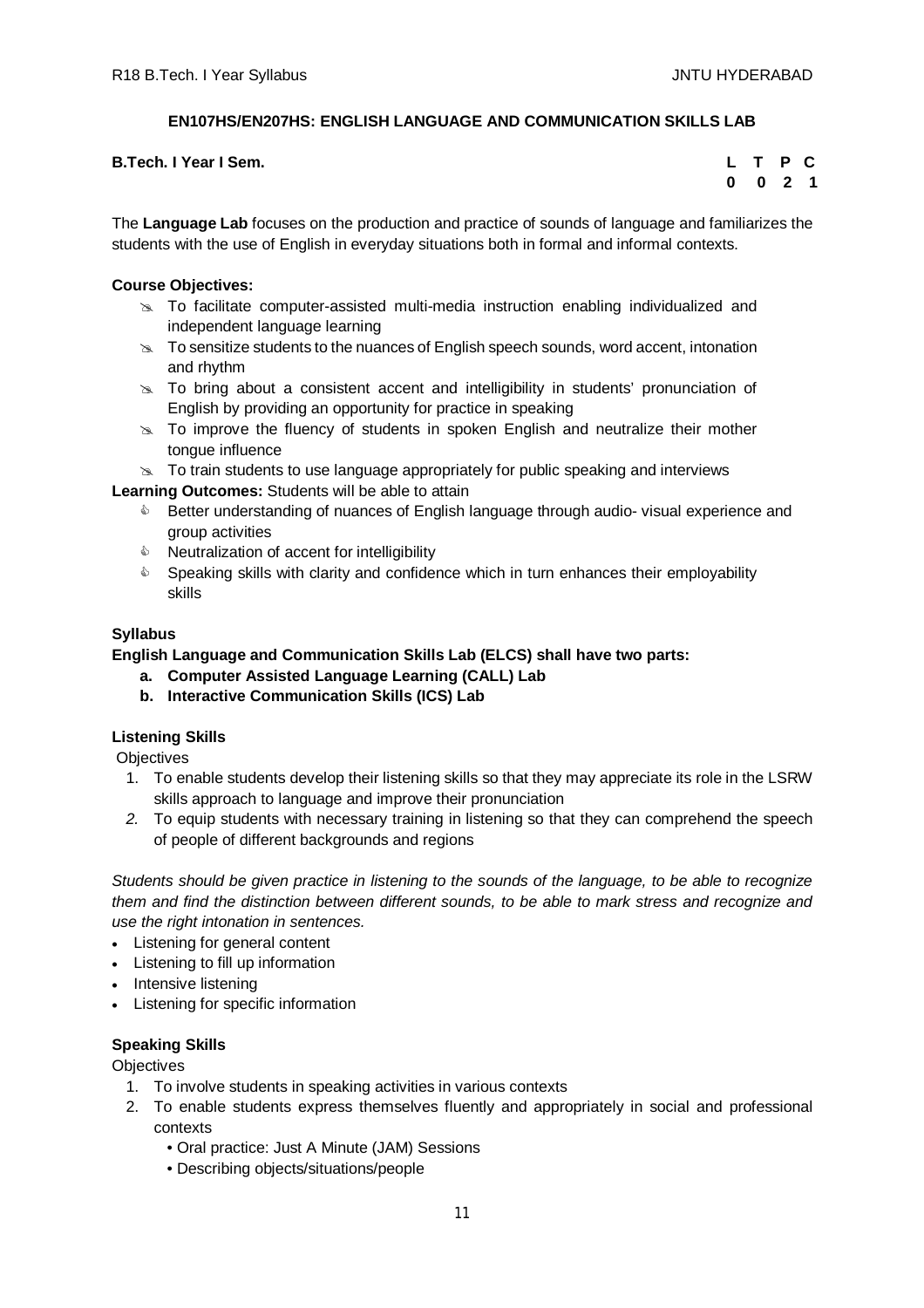- Role play Individual/Group activities
- **The following course content is prescribed for the English Language and Communication Skills Lab based on Unit-6 of AICTE Model Curriculum 2018 for B.Tech First English. As the syllabus is very limited, it is required to prepare teaching/learning materials by the teachers collectively in the form of handouts based on the needs of the students in their respective colleges for effective teaching/learning and timesaving in the Lab)**

# **Exercise – I**

# **CALL Lab**:

*Understand:* Listening Skill- Its importance – Purpose- Process- Types- Barriers of Listening. *Practice*: Introduction to Phonetics – Speech Sounds – Vowels and Consonants. **ICS Lab**:

*Understand:* Communication at Work Place*-* Spoken vs. Written language.

*Practice:* Ice-Breaking Activity and JAM Session- Situational Dialogues – Greetings – Taking Leave – Introducing Oneself and Others.

# **Exercise – II**

# **CALL Lab**:

*Understand:* Structure of Syllables – Word Stress and Rhythm– Weak Forms and Strong Forms in Context.

*Practice:* Basic Rules of Word Accent - Stress Shift - Weak Forms and Strong Forms in Context. **ICS Lab**:

*Understand:* Features of Good Conversation – Non-verbal Communication.

*Practice:* Situational Dialogues – Role-Play- Expressions in Various Situations –Making Requests and Seeking Permissions - Telephone Etiquette.

# **Exercise - III**

# **CALL Lab:**

*Understand:* Intonation-Errors in Pronunciation-the Influence of Mother Tongue (MTI).

*Practice:* Common Indian Variants in Pronunciation *–* Differences in British and American Pronunciation.

# **ICS Lab**:

*Understand:* How to make Formal Presentations. *Practice:* Formal Presentations.

#### **Exercise – IV CALL Lab**:

*Understand:* Listening for General Details. *Practice:* Listening Comprehension Tests. **ICS Lab**: *Understand:* Public Speaking – Exposure to Structured Talks. *Practice:* Making a Short Speech – Extempore.

**Exercise – V CALL Lab:** *Understand:* Listening for Specific Details. *Practice:* Listening Comprehension Tests. **ICS Lab**: *Understand:* Interview Skills*.*

*Practice:* Mock Interviews.

 **\*\*\*\*\*\*\*\*\*\*\*\*\*\***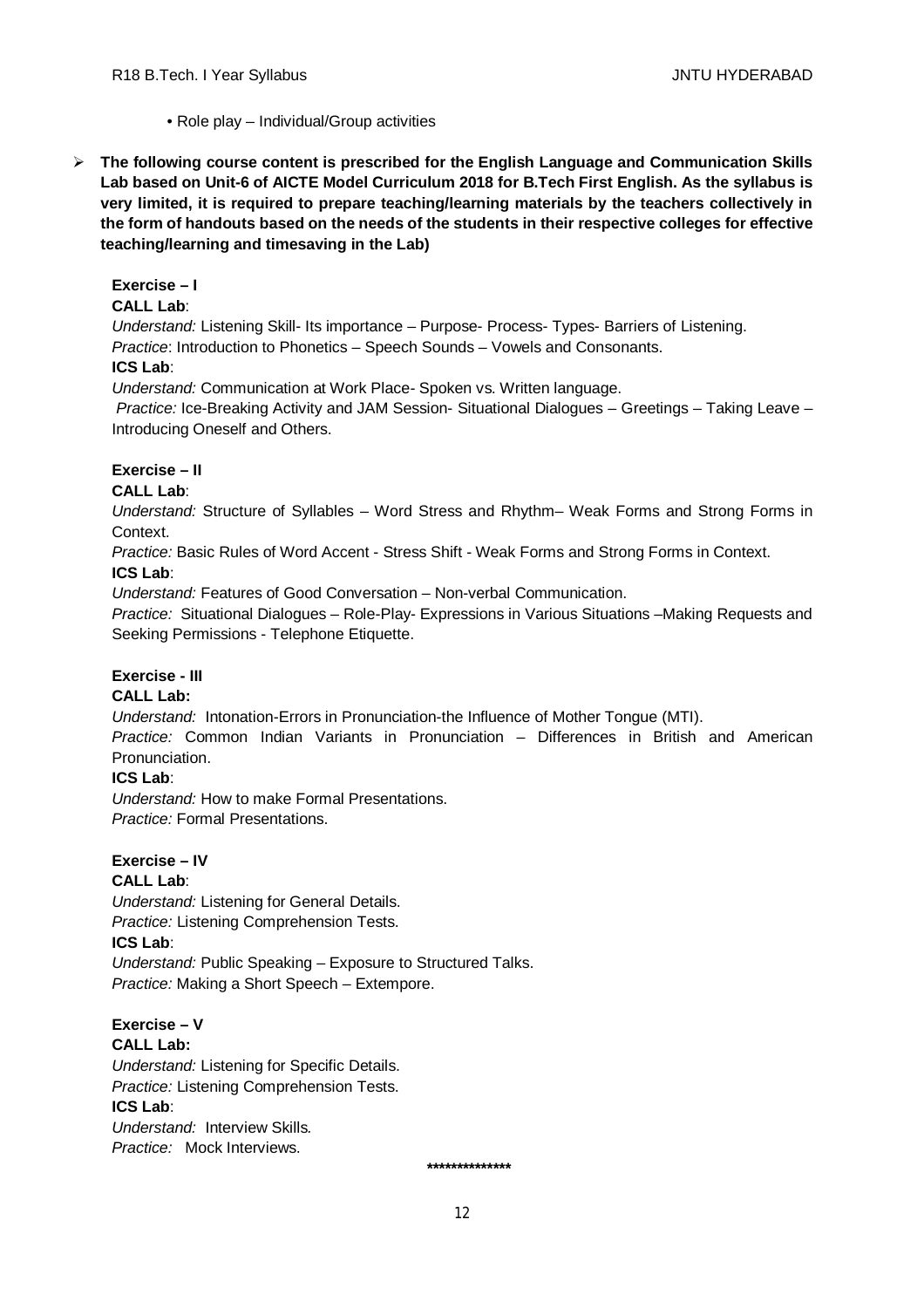# **Minimum Requirement of infrastructural facilities for ELCS Lab:**

# **1. Computer Assisted Language Learning (CALL) Lab:**

**The Computer Assisted Language Learning Lab** has to accommodate 40 students with 40 systems, with one Master Console, LAN facility and English language learning software for self- study by students.

# **System Requirement (Hardware component):**

*Computer network with LAN facility (minimum 40 systems with multimedia) with the following specifications:*

- i) Computers with Suitable Configuration
- ii) High Fidelity Headphones

# **2. Interactive Communication Skills (ICS) Lab:**

**The Interactive Communication Skills Lab:** A Spacious room with movable chairs and audio-visual aids with a Public-Address System, a LCD and a projector etc.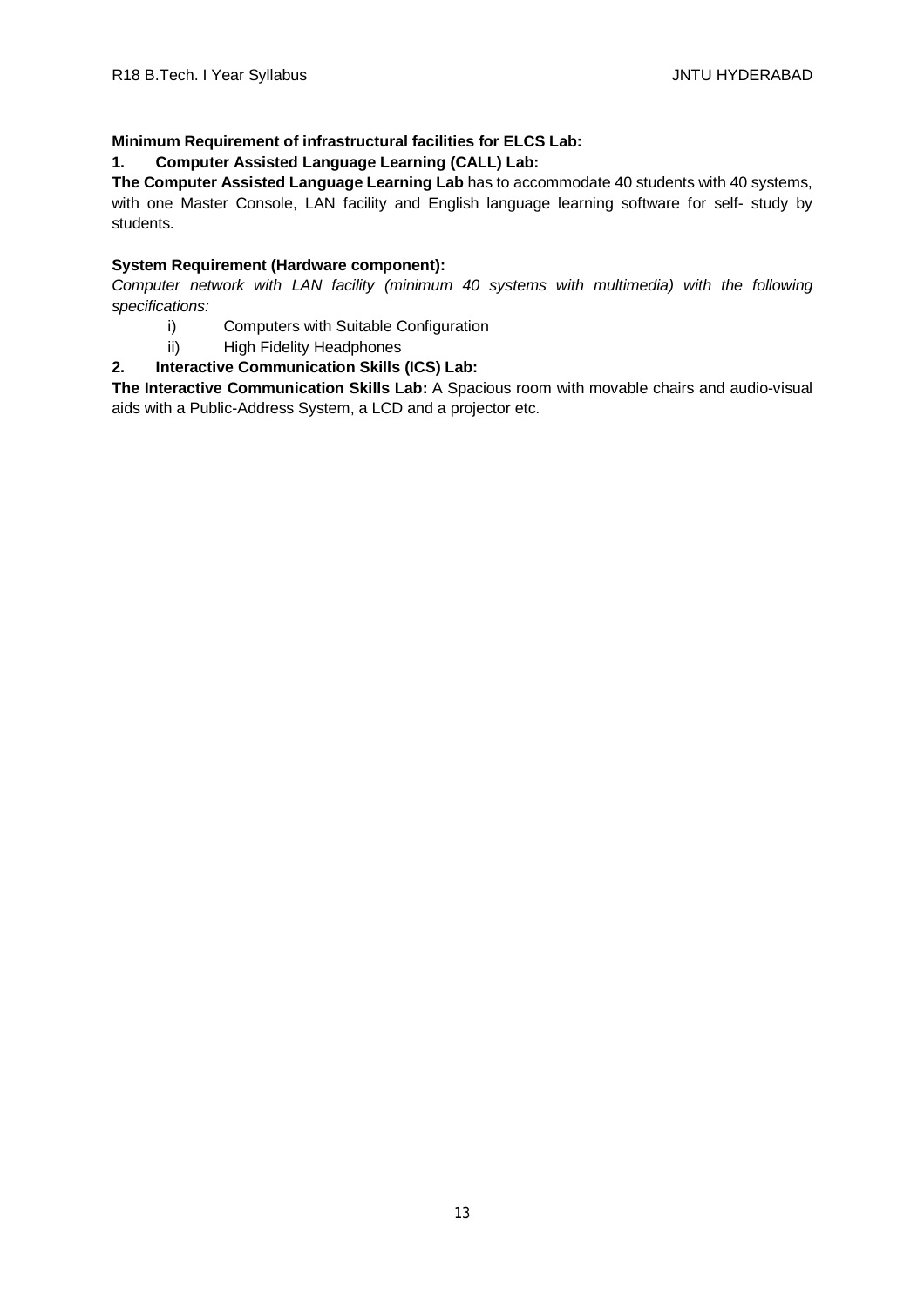# **EE108ES/EE208ES: BASIC ELECTRICAL ENGINEERING LAB**

# **B.Tech. I Year I Sem.**

|  | L T P C            |  |
|--|--------------------|--|
|  | $0 \t 0 \t 2 \t 1$ |  |

#### **Course Objectives:**

- To analyze a given network by applying various electrical laws and network theorems
- To know the response of electrical circuits for different excitations
- To calculate, measure and know the relation between basic electrical parameters.
- To analyze the performance characteristics of DC and AC electrical machines

## **Course Outcomes:**

- Get an exposure to basic electrical laws.
- Understand the response of different types of electrical circuits to different excitations.
- Understand the measurement, calculation and relation between the basic electrical parameters
- Understand the basic characteristics of transformers and electrical machines.

## **List of experiments/demonstrations:**

- 1. Verification of Ohms Law
- 2. Verification of KVL and KCL
- 3. Transient Response of Series RL and RC circuits using DC excitation
- 4. Transient Response of RLC Series circuit using DC excitation
- 5. Resonance in series RLC circuit
- 6. Calculations and Verification of Impedance and Current of RL, RC and RLC series circuits
- 7. Measurement of Voltage, Current and Real Power in primary and Secondary Circuits of a Single-Phase Transformer
- 8. Load Test on Single Phase Transformer (Calculate Efficiency and Regulation)
- 9. Three Phase Transformer: Verification of Relationship between Voltages and Currents (Star-Delta, Delta-Delta, Delta-star, Star-Star)
- 10. Measurement of Active and Reactive Power in a balanced Three-phase circuit
- 11. Performance Characteristics of a Separately/Self Excited DC Shunt/Compound Motor
- 12. Torque-Speed Characteristics of a Separately/Self Excited DC Shunt/Compound Motor
- 13. Performance Characteristics of a Three-phase Induction Motor
- 14. Torque-Speed Characteristics of a Three-phase Induction Motor
- 15. No-Load Characteristics of a Three-phase Alternator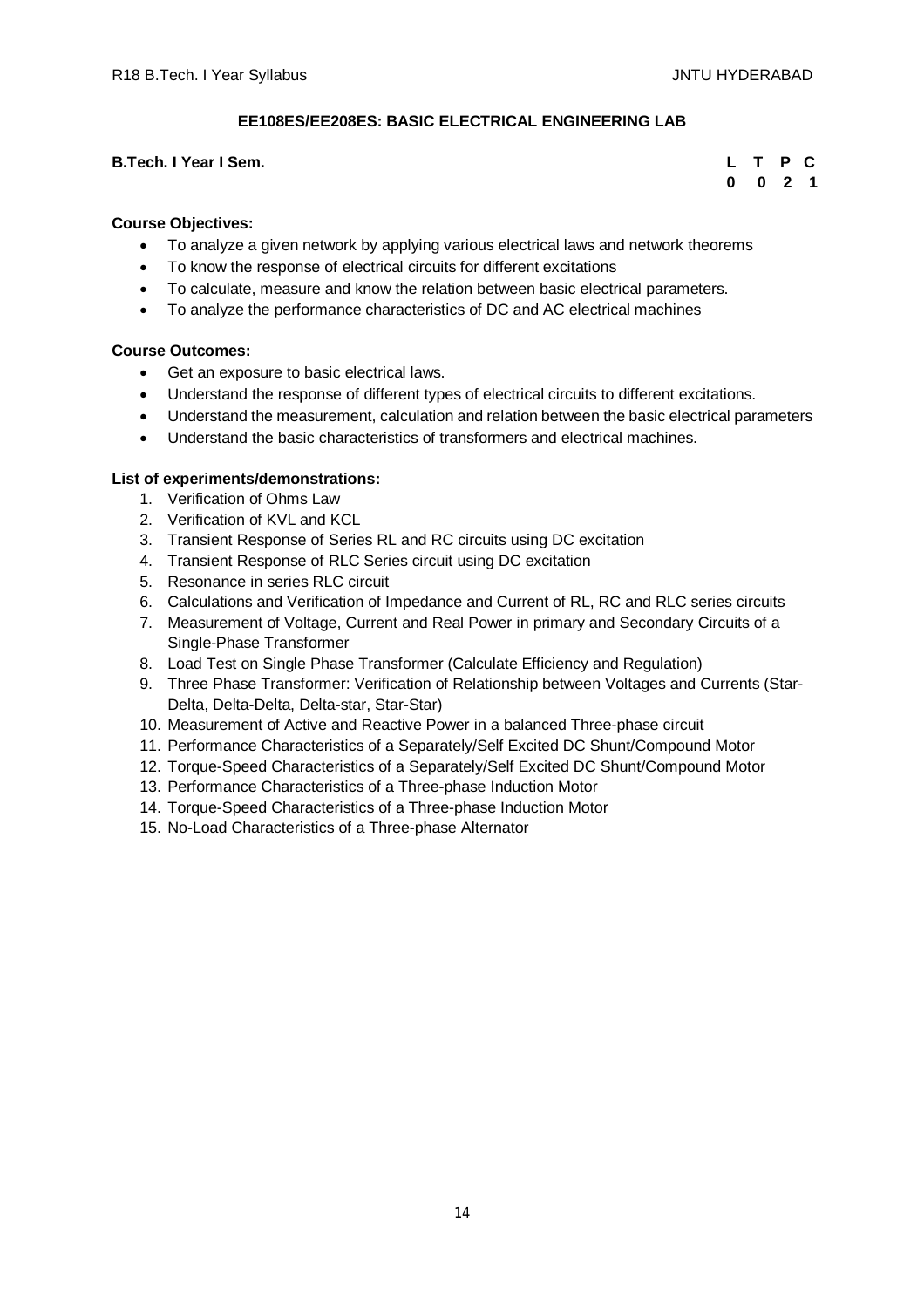# **MA201BS: MATHEMATICS - II**

#### **B.Tech. I Year II Sem.**

|  | L T P C |  |
|--|---------|--|
|  | 3 1 0 4 |  |

## **Course Objectives:** To learn

- Methods of solving the differential equations of first and higher order.
- Evaluation of multiple integrals and their applications
- The physical quantities involved in engineering field related to vector valued functions
- The basic properties of vector valued functions and their applications to line, surface and volume integrals

**Course Outcomes:** After learning the contents of this paper the student must be able to

- Identify whether the given differential equation of first order is exact or not
- Solve higher differential equation and apply the concept of differential equation to real world problems
- Evaluate the multiple integrals and apply the concept to find areas, volumes, centre of mass and Gravity for cubes, sphere and rectangular parallelopiped
- Evaluate the line, surface and volume integrals and converting them from one to another

# **UNIT-I: First Order ODE**

Exact, linear and Bernoulli's equations; Applications: Newton's law of cooling, Law of natural growth and decay; Equations not of first degree: equations solvable for p, equations solvable for y, equations solvable for x and Clairaut's type.

# **UNIT-II: Ordinary Differential Equations of Higher Order**

Second order linear differential equations with constant coefficients: Non-Homogeneous terms of the type  $e^{ax}$ , sin ax, cos ax, polynomials in x,  $e^{ax}V(x)$  and  $x V(x)$ ; method of variation of parameters; Equations reducible to linear ODE with constant coefficients: Legendre's equation, Cauchy-Euler equation.

# **UNIT-III: Multivariable Calculus (Integration)**

Evaluation of Double Integrals (Cartesian and polar coordinates); change of order of integration (only Cartesian form); Evaluation of Triple Integrals: Change of variables (Cartesian to polar) for double and (Cartesian to Spherical and Cylindrical polar coordinates) for triple integrals.

Applications: Areas (by double integrals) and volumes (by double integrals and triple integrals), Centre of mass and Gravity (constant and variable densities) by double and triple integrals (applications involving cubes, sphere and rectangular parallelopiped).

#### **UNIT-IV: Vector Differentiation**

Vector point functions and scalar point functions. Gradient, Divergence and Curl. Directional derivatives, Tangent plane and normal line. Vector Identities. Scalar potential functions. Solenoidal and Irrotational vectors.

# **UNIT-V: Vector Integration**

Line, Surface and Volume Integrals. Theorems of Green, Gauss and Stokes (without proofs) and their applications.

#### **TEXT BOOKS:**

- 1. B.S. Grewal, Higher Engineering Mathematics, Khanna Publishers, 36<sup>th</sup> Edition, 2010
- 2. Erwin kreyszig, Advanced Engineering Mathematics, 9th Edition, John Wiley & Sons, 2006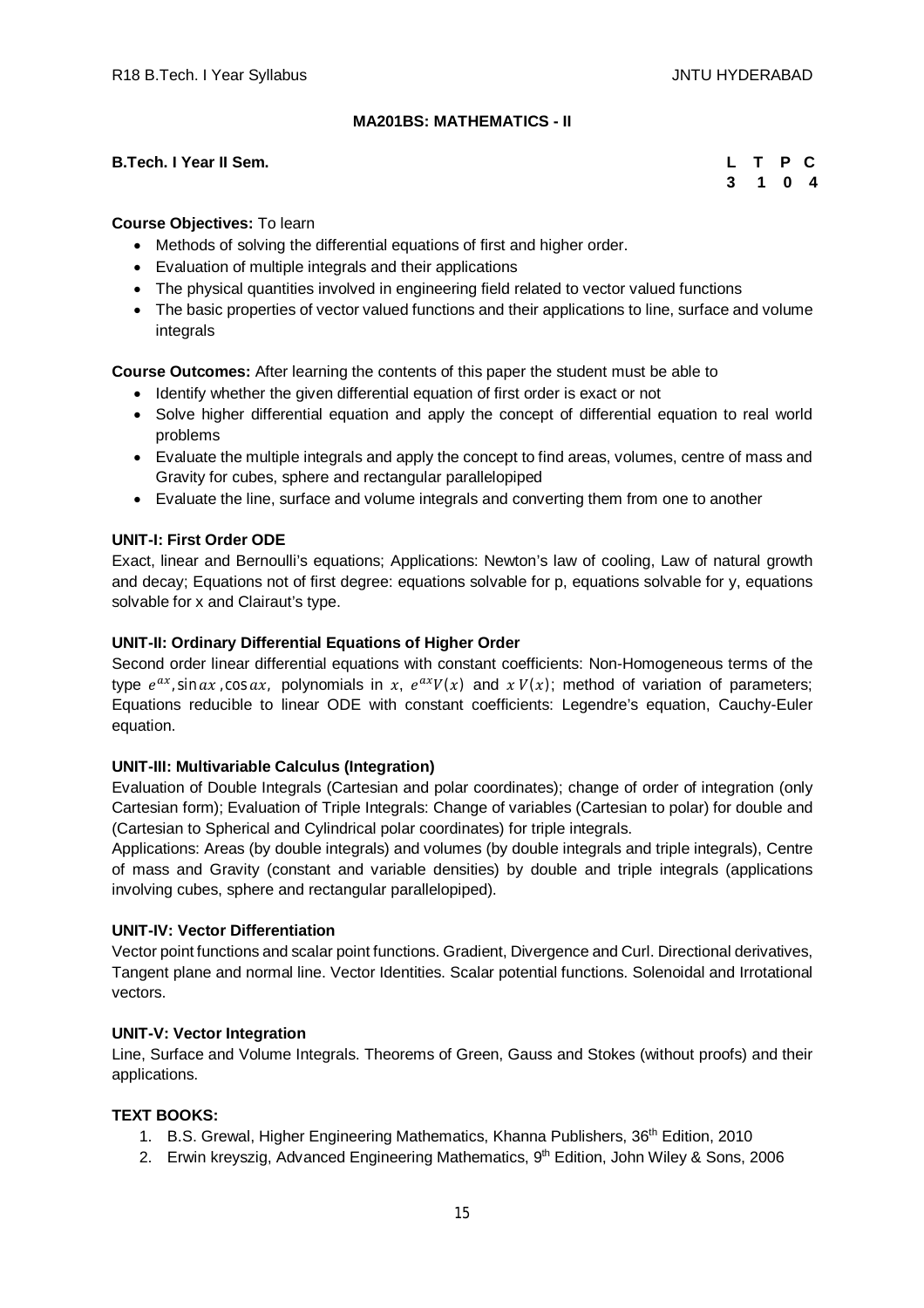3. G.B. Thomas and R.L. Finney, Calculus and Analytic geometry, 9<sup>th</sup> Edition, Pearson, Reprint, 2002.

# **REFERENCES:**

- 1. Paras Ram, Engineering Mathematics, 2nd Edition, CBS Publishes
- 2. S. L. Ross, Differential Equations, 3<sup>rd</sup> Ed., Wiley India, 1984.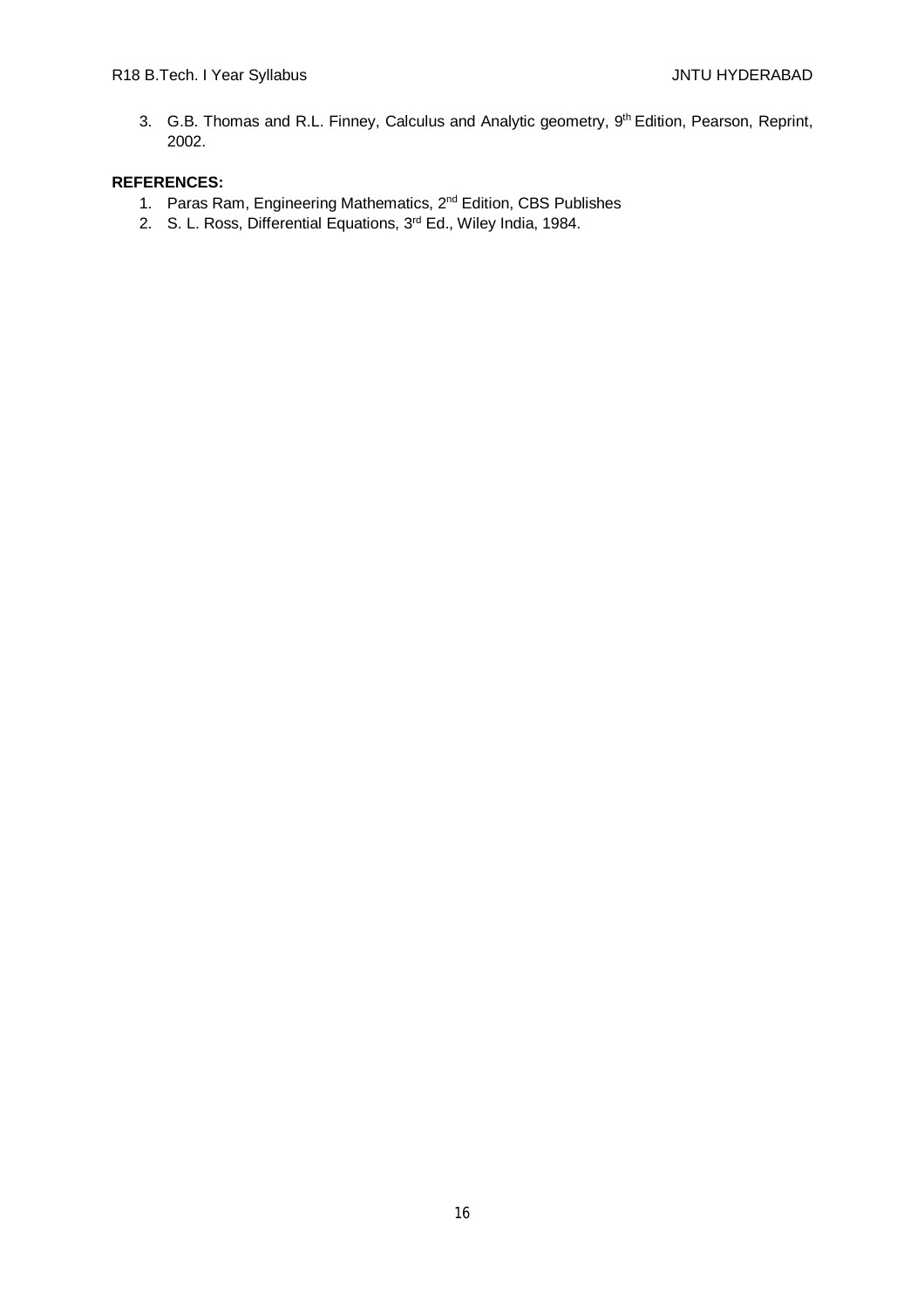# **AP102BS/AP202BS: APPLIED PHYSICS**

| <b>B.Tech. I Year II Sem.</b> | L T P C |  |
|-------------------------------|---------|--|
| $\sim$<br>_ _ _               | 3 1 0 4 |  |

## **Course Objectives:**

- Students will demonstrate skills in scientific inquiry, problem solving and laboratory techniques.
- Students will be able to demonstrate competency and understanding of the concepts found in Quantum Mechanics, Fiber optics and lasers, Semiconductor physics and Electromagnetic theory and a broad base of knowledge in physics.
- The graduates will be able to solve non-traditional problems that potentially draw on knowledge in multiple areas of physics.
- To study applications in engineering like memory devices, transformer core and electromagnetic machinery.

## **Course Outcomes:** Upon graduation:

- The student would be able to learn the fundamental concepts on Quantum behaviour of matter in its micro state.
- The knowledge of fundamentals of Semiconductor physics, Optoelectronics, Lasers and fibre optics enable the students to apply to various systems like communications, solar cell, photo cells and so on.
- Design, characterization and study of properties of material help the students to prepare new materials for various engineering applications.
- The course also helps the students to be exposed to the phenomena of electromagnetism and also to have exposure on magnetic materials and dielectric materials.

## **UNIT-I: Quantum Mechanics**

Introduction to quantum physics, Black body radiation, Planck's law, Photoelectric effect, Compton effect, de-Broglie's hypothesis, Wave-particle duality, Davisson and Germer experiment, Heisenberg's Uncertainty principle, Born's interpretation of the wave function, Schrodinger's time independent wave equation, Particle in one dimensional box.

#### **UNIT-II: Semiconductor Physics**

Intrinsic and Extrinsic semiconductors, Dependence of Fermi level on carrier-concentration and temperature, Carrier generation and recombination, Carrier transport: diffusion and drift, Hall effect, pn junction diode, Zener diode and their V-I Characteristics, Bipolar Junction Transistor (BJT): Construction, Principle of operation.

#### **UNIT-III: Optoelectronics**

Radiative and non-radiative recombination mechanisms in semiconductors, LED and semiconductor lasers: Device structure, Materials, Characteristics and figures of merit, Semiconductor photodetectors: Solar cell, PIN and Avalanche and their structure, Materials, working principle and Characteristics.

#### **UNIT-IV: Lasers and Fibre Optics**

Lasers: Introduction to interaction of radiation with matter, Coherence, Principle and working of Laser, Population inversion, Pumping, Types of Lasers: Ruby laser, Carbon dioxide (CO<sub>2</sub>) laser, He-Ne laser, Applications of laser. Fibre Optics: Introduction, Optical fibre as a dielectric wave guide, Total internal reflection, Acceptance angle, Acceptance cone and Numerical aperture, Step and Graded index fibres, Losses associated with optical fibres, Applications of optical fibres.

# **UNIT-V: Electromagnetism and Magnetic Properties of Materials**

Laws of electrostatics, Electric current and the continuity equation, Ampere's and Faraday's laws, Maxwell's equations, Polarisation, Permittivity and Dielectric constant, Internal fields in a solid, Clausius-Mossotti equation, Ferroelectrics and Piezoelectrics. Magnetisation, permeability and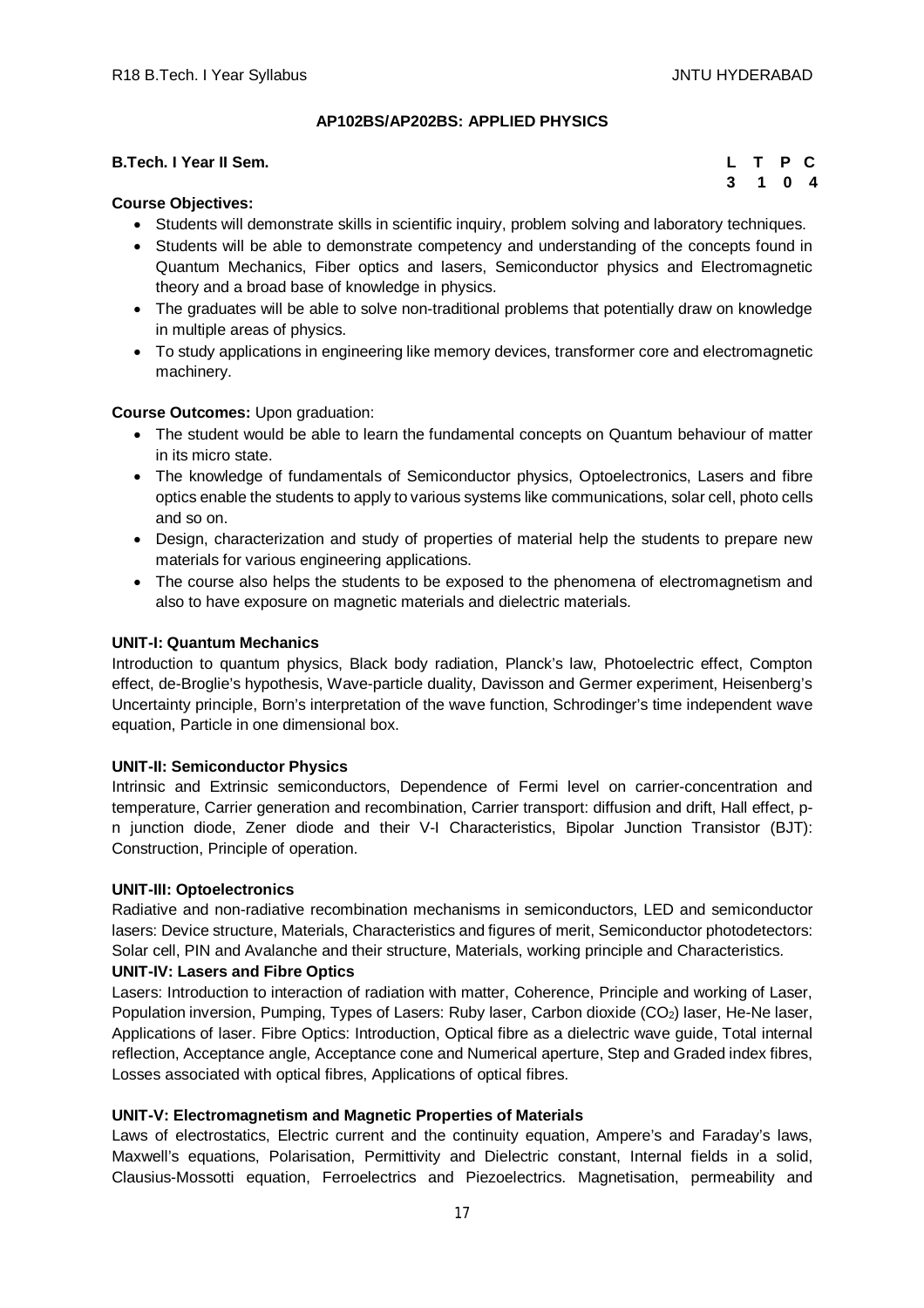susceptibility, Classification of magnetic materials, Ferromagnetism and ferromagnetic domains, Hysteresis, Applications of magnetic materials.

# **TEXT BOOKS:**

- 1. Engineering Physics, B.K. Pandey, S. Chaturvedi Cengage Learing.
- 2. Halliday and Resnick, Physics Wiley.
- 3. A textbook of Engineering Physics, Dr. M. N. Avadhanulu, Dr. P.G. Kshirsagar S. Chand

- 1. Richard Robinett, Quantum Mechanics
- 2. J. Singh, Semiconductor Optoelectronics: Physics and Technology, Mc Graw-Hill inc. (1995).
- 3. Online Course: "Optoelectronic Materials and Devices" by Monica Katiyar and Deepak Guptha on NPTEL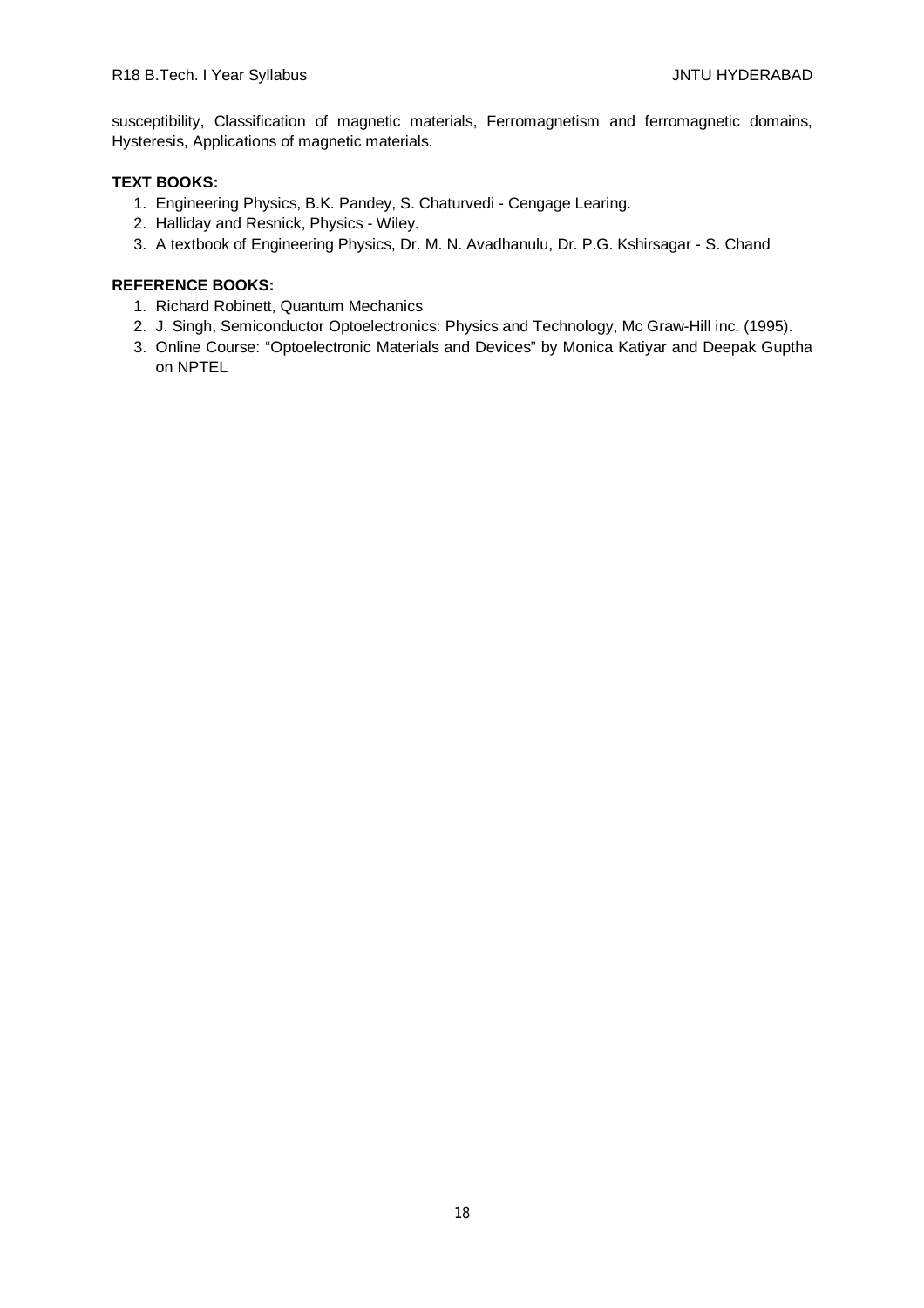# **CS103ES/CS203ES: PROGRAMMING FOR PROBLEM SOLVING**

# **B.Tech. I Year II Sem.**

#### **Course Objectives:**

- To learn the fundamentals of computers.
- To understand the various steps in program development.
- To learn the syntax and semantics of C programming language.
- To learn the usage of structured programming approach in solving problems.

# **Course Outcomes:** The student will learn

- To write algorithms and to draw flowcharts for solving problems.
- To convert the algorithms/flowcharts to C programs.
- To code and test a given logic in C programming language.
- To decompose a problem into functions and to develop modular reusable code.
- To use arrays, pointers, strings and structures to write C programs.
- Searching and sorting problems.

## **UNIT - 1: Introduction to Programming**

Introduction to components of a computer system: disks, primary and secondary memory, processor, operating system, compilers, creating, compiling and executing a program etc., Number systems Introduction to Algorithms: steps to solve logical and numerical problems. Representation of Algorithm, Flowchart/Pseudo code with examples, Program design and structured programming Introduction to C Programming Language: variables (with data types and space requirements), Syntax and Logical Errors in compilation, object and executable code , Operators, expressions and precedence, Expression evaluation, Storage classes (auto, extern, static and register), type conversion, The main method and command line arguments

Bitwise operations: Bitwise AND, OR, XOR and NOT operators

Conditional Branching and Loops: Writing and evaluation of conditionals and consequent branching with if, if-else, switch-case, ternary operator, goto, Iteration with for, while, do-while loops I/O: Simple input and output with scanf and printf, formatted I/O, Introduction to stdin, stdout and stderr.

Command line arguments

## **UNIT - II: Arrays, Strings, Structures and Pointers:**

Arrays: one and two dimensional arrays, creating, accessing and manipulating elements of arrays Strings: Introduction to strings, handling strings as array of characters, basic string functions available in C (strlen, strcat, strcpy, strstr etc.), arrays of strings

Structures: Defining structures, initializing structures, unions, Array of structures

Pointers: Idea of pointers, Defining pointers, Pointers to Arrays and Structures, Use of Pointers in selfreferential structures, usage of self referential structures in linked list (no implementation) Enumeration data type

#### **UNIT - III: Pre-processor and File handling in C:**

Preprocessor: Commonly used Preprocessor commands like include, define, undef, if, ifdef, ifndef Files: Text and Binary files, Creating and Reading and writing text and binary files, Appending data to existing files, Writing and reading structures using binary files, Random access using fseek, ftell and rewind functions.

## **UNIT - IV: Function and Dynamic Memory Allocation:**

Functions: Designing structured programs, Declaring a function, Signature of a function, Parameters and return type of a function, passing parameters to functions, call by value, Passing arrays to

|  | L T P C |  |
|--|---------|--|
|  | 3 1 0 4 |  |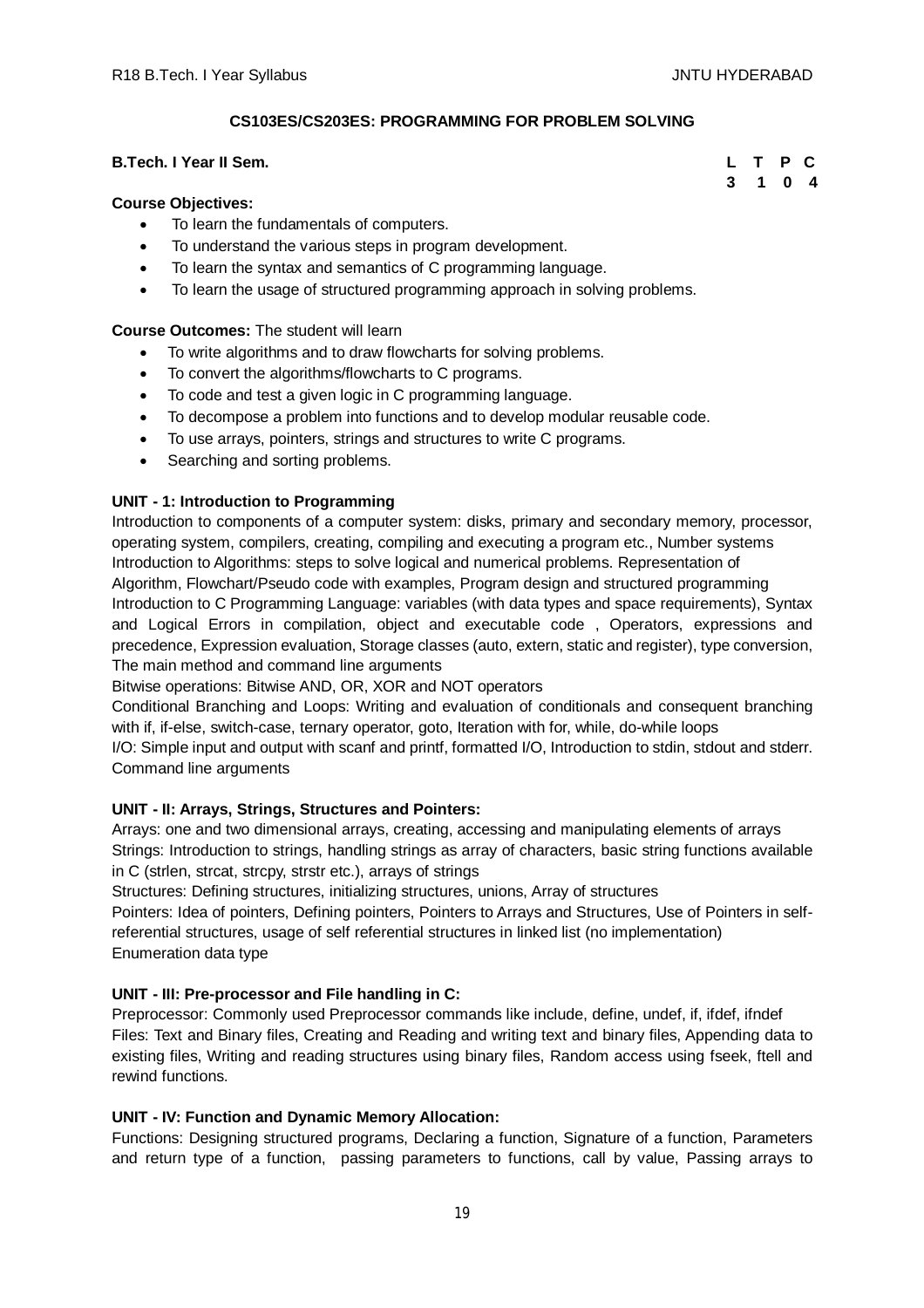functions, passing pointers to functions, idea of call by reference, Some C standard functions and libraries

Recursion: Simple programs, such as Finding Factorial, Fibonacci series etc., Limitations of Recursive functions

Dynamic memory allocation: Allocating and freeing memory, Allocating memory for arrays of different data types

# **UNIT - V: Introduction to Algorithms:**

Algorithms for finding roots of a quadratic equations, finding minimum and maximum numbers of a given set, finding if a number is prime number, etc.

Basic searching in an array of elements (linear and binary search techniques),

Basic algorithms to sort array of elements (Bubble, Insertion and Selection sort algorithms),

Basic concept of order of complexity through the example programs

# **TEXT BOOKS:**

- 1. Byron Gottfried, Schaum's Outline of Programming with C, McGraw-Hill
- 2. B.A. Forouzan and R.F. Gilberg C Programming and Data Structures, Cengage Learning, (3rd Edition)

- 1. Brian W. Kernighan and Dennis M. Ritchie, The C Programming Language, Prentice
- 2. Hall of India
- 3. R.G. Dromey, How to solve it by Computer, Pearson (16<sup>th</sup> Impression)
- 4. Programming in C, Stephen G. Kochan, Fourth Edition, Pearson Education.
- 5. Herbert Schildt, C: The Complete Reference, Mc Graw Hill, 4<sup>th</sup> Edition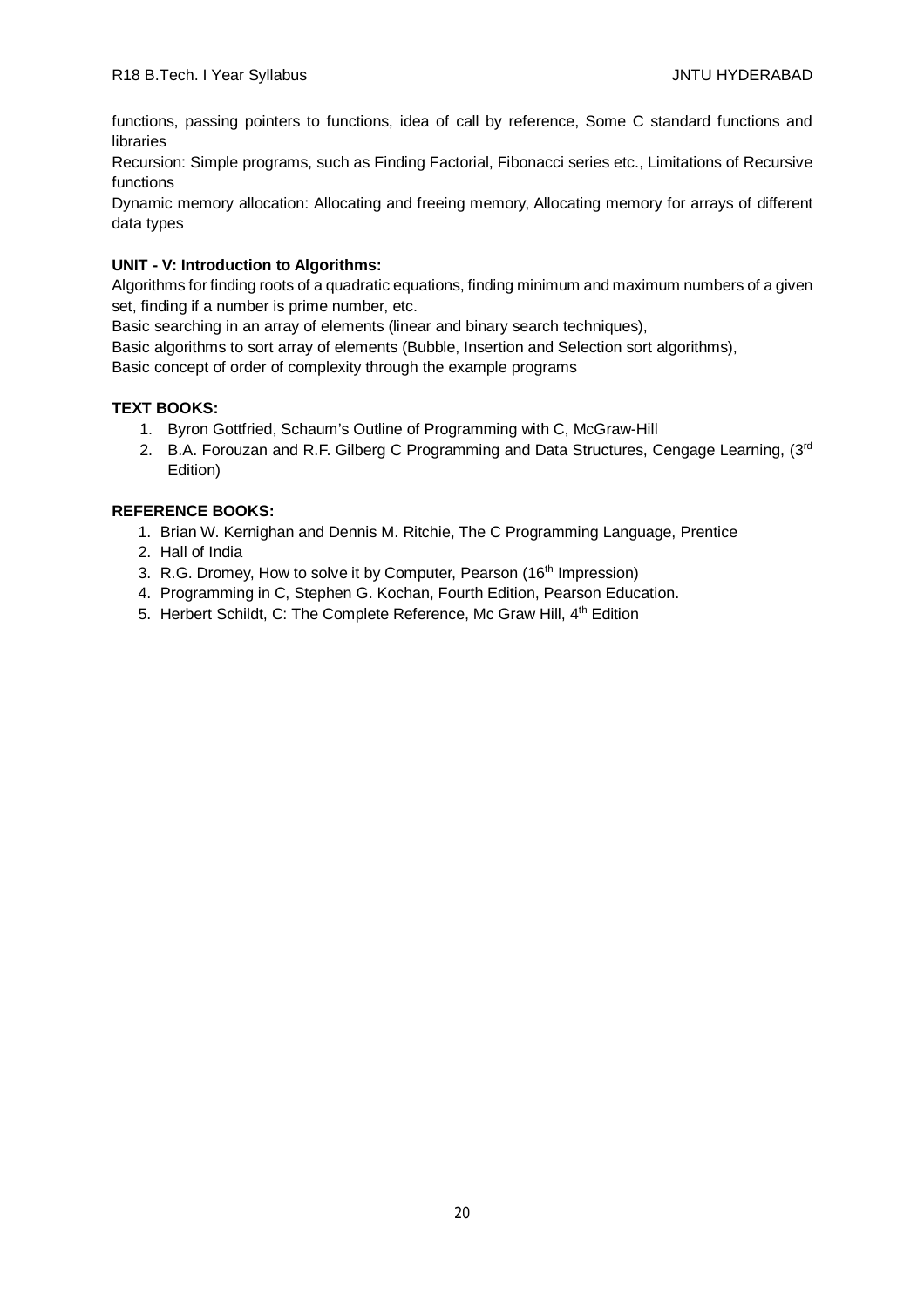# **ME104ES/ME204ES: ENGINEERING GRAPHICS**

# **B.Tech. I Year II Sem.**

|  | L T P C                     |  |
|--|-----------------------------|--|
|  | $1 \quad 0 \quad 4 \quad 3$ |  |

# **Pre-requisites: Nil**

**Course objectives:**

- To provide basic concepts in engineering drawing.
- To impart knowledge about standard principles of orthographic projection of objects.
- To draw sectional views and pictorial views of solids.

**Course Outcomes:** At the end of the course, the student will be able to:

- Preparing working drawings to communicate the ideas and information.
- Read, understand and interpret engineering drawings.

# **UNIT – I**

**Introduction to Engineering Drawing:** Principles of Engineering Graphics and their Significance, Conic Sections including the Rectangular Hyperbola – General method only. Cycloid, Epicycloid and Hypocycloid, Scales – Plain & Diagonal.

## **UNIT- II**

**Orthographic Projections:** Principles of Orthographic Projections – Conventions – Projections of Points and Lines, Projections of Plane regular geometric figures.—Auxiliary Planes.

## **UNIT – III**

Projections of Regular Solids – Auxiliary Views - Sections or Sectional views of Right Regular Solids – Prism, Cylinder, Pyramid, Cone – Auxiliary views – Sections of Sphere

#### **UNIT – IV**

Development of Surfaces of Right Regular Solids – Prism, Cylinder, Pyramid and Cone, Intersection of Solids: Intersection of – Prism vs Prism- Cylinder Vs Cylinder

#### **UNIT – V**

**Isometric Projections:** Principles of Isometric Projection – Isometric Scale – Isometric Views – Conventions – Isometric Views of Lines, Plane Figures, Simple and Compound Solids – Isometric Projection of objects having non- isometric lines. Isometric Projection of Spherical Parts. Conversion of Isometric Views to Orthographic Views and Vice-versa –Conventions

#### **Introduction to CAD: (For Internal Evaluation Weightage only):**

Introduction to CAD Software Package Commands - Free Hand Sketches of 2D - Creation of 2D Sketches by CAD Package

#### **TEXT BOOKS:**

- 1. Engineering Drawing N.D. Bhatt / Charotar
- 2. Engineering Drawing / N. S. Parthasarathy and Vela Murali/ Oxford

- 1. Engineering Drawing / Basant Agrawal and McAgrawal/ McGraw Hill
- 2. Engineering Drawing/ M. B. Shah, B.C. Rane / Pearson.
- 3. Computer Aided Engineering Drawing K Balaveera Reddy et al CBS Publishers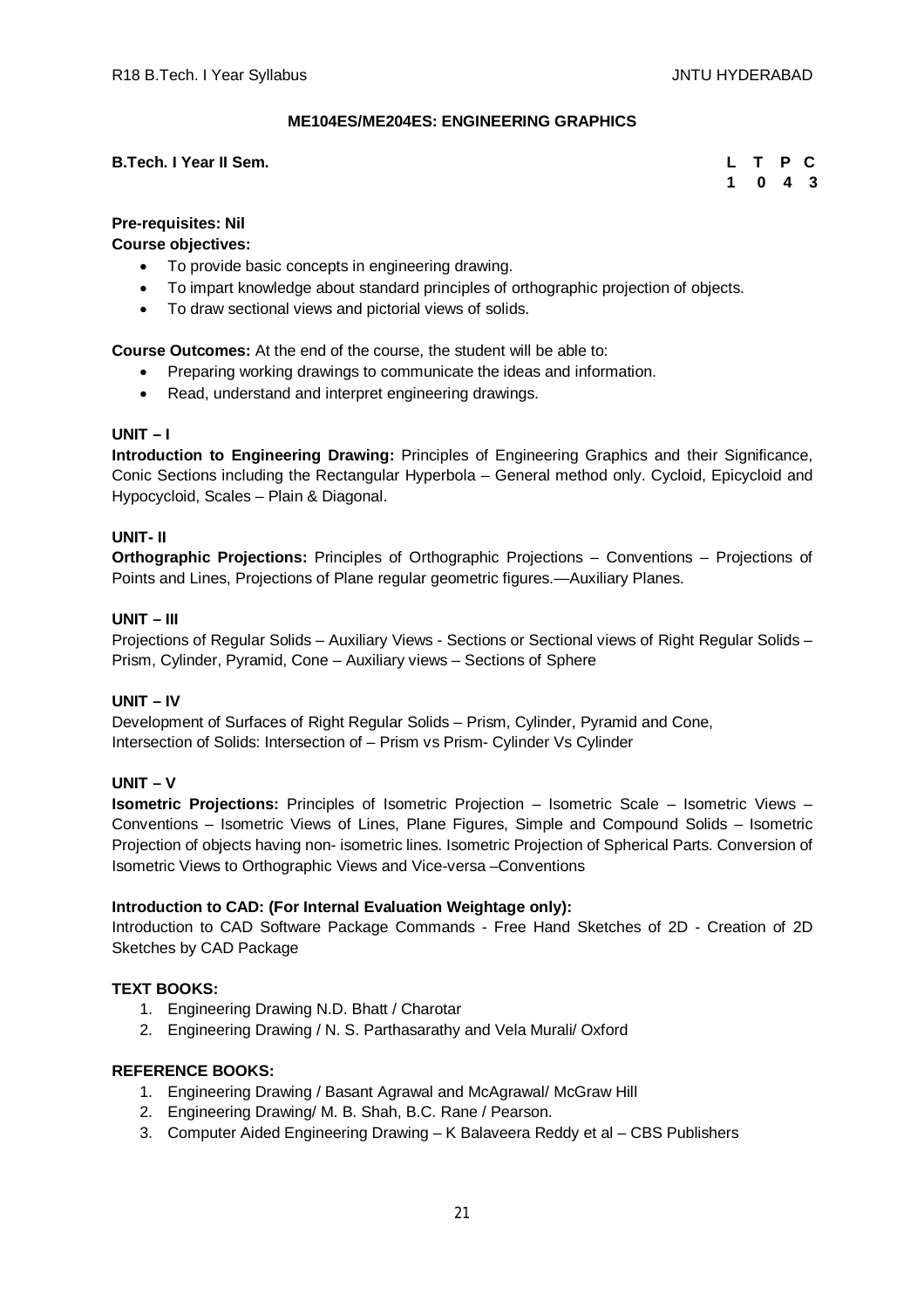# **AP105BS/AP205BS: APPLIED PHYSICS LAB**

## **B.Tech. I Year II Sem.**

|  |  | L T P C     |
|--|--|-------------|
|  |  | $0$ 0 3 1.5 |

## **List of Experiments:**

- 1. Energy gap of P-N junction diode: To determine the energy gap of a semiconductor diode.
- 2. Solar Cell: To study the V-I Characteristics of solar cell.
- 3. Light emitting diode: Plot V-I and P-I characteristics of light emitting diode.
- 4. Stewart Gee's experiment: Determination of magnetic field along the axis of a current carrying coil.
- 5. Hall effect: To determine Hall co-efficient of a given semiconductor.
- 6. Photoelectric effect: To determine work function of a given material.
- 7. LASER: To study the characteristics of LASER sources.
- 8. Optical fibre: To determine the bending losses of Optical fibres.
- 9. LCR Circuit: To determine the Quality factor of LCR Circuit.
- 10. R-C Circuit: To determine the time constant of R-C circuit.

# **Note: Any 8 experiments are to be performed**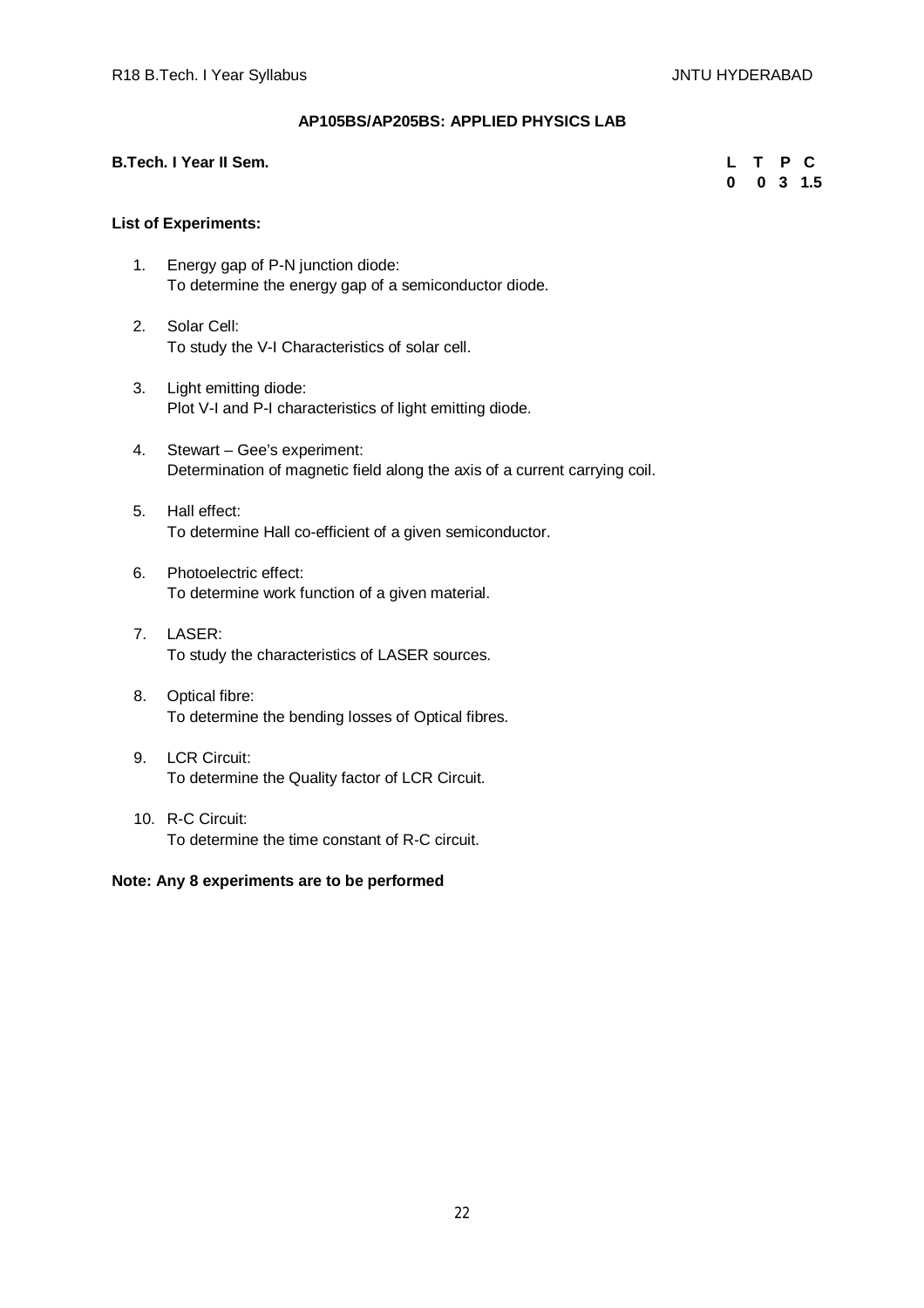# **CS106ES/CS206ES: PROGRAMMING FOR PROBLEM SOLVING LAB**

# **B.Tech. I Year II Sem. L T P C**

 **0 0 3 1.5**

*[Note:The programs may be executed using any available Open Source/ Freely available IDE Some of the Tools available are: CodeLite: <https://codelite.org/> Code::Blocks: <http://www.codeblocks.org/> DevCpp : <http://www.bloodshed.net/devcpp.html> Eclipse: <http://www.eclipse.org> This list is not exhaustive and is NOT in any order of preference]*

# **Course Objectives:** The students will learn the following:

- To work with an IDE to create, edit, compile, run and debug programs
- To analyze the various steps in program development.
- To develop programs to solve basic problems by understanding basic concepts in C like operators, control statements etc.
- To develop modular, reusable and readable C Programs using the concepts like functions, arrays etc.
- To Write programs using the Dynamic Memory Allocation concept.
- To create, read from and write to text and binary files

# **Course Outcomes:** The candidate is expected to be able to:

- formulate the algorithms for simple problems
- translate given algorithms to a working and correct program
- correct syntax errors as reported by the compilers
- identify and correct logical errors encountered during execution
- represent and manipulate data with arrays, strings and structures
- use pointers of different types
- create, read and write to and from simple text and binary files
- modularize the code with functions so that they can be reused

# **Practice sessions:**

- a. Write a simple program that prints the results of all the operators available in C (including pre/ post increment , bitwise and/or/not , etc.). Read required operand values from standard input.
- b. Write a simple program that converts one given data type to another using auto conversion and casting. Take the values form standard input.

# **Simple numeric problems:**

- a. Write a program for fiend the max and min from the three numbers.
- b. Write the program for the simple, compound interest.
- c. Write program that declares Class awarded for a given percentage of marks, where mark  $<40\%$  = Failed, 40% to  $<60\%$  = Second class, 60% to  $<70\%$  = First class,  $>=70\%$  = Distinction. Read percentage from standard input.
- d. Write a program that prints a multiplication table for a given number and the number of rows in the table. For example, for a number 5 and rows  $= 3$ , the output should be:
- e.  $5 \times 1 = 5$
- f.  $5 \times 2 = 10$
- a.  $5 \times 3 = 15$
- h. Write a program that shows the binary equivalent of a given positive number between 0 to 255.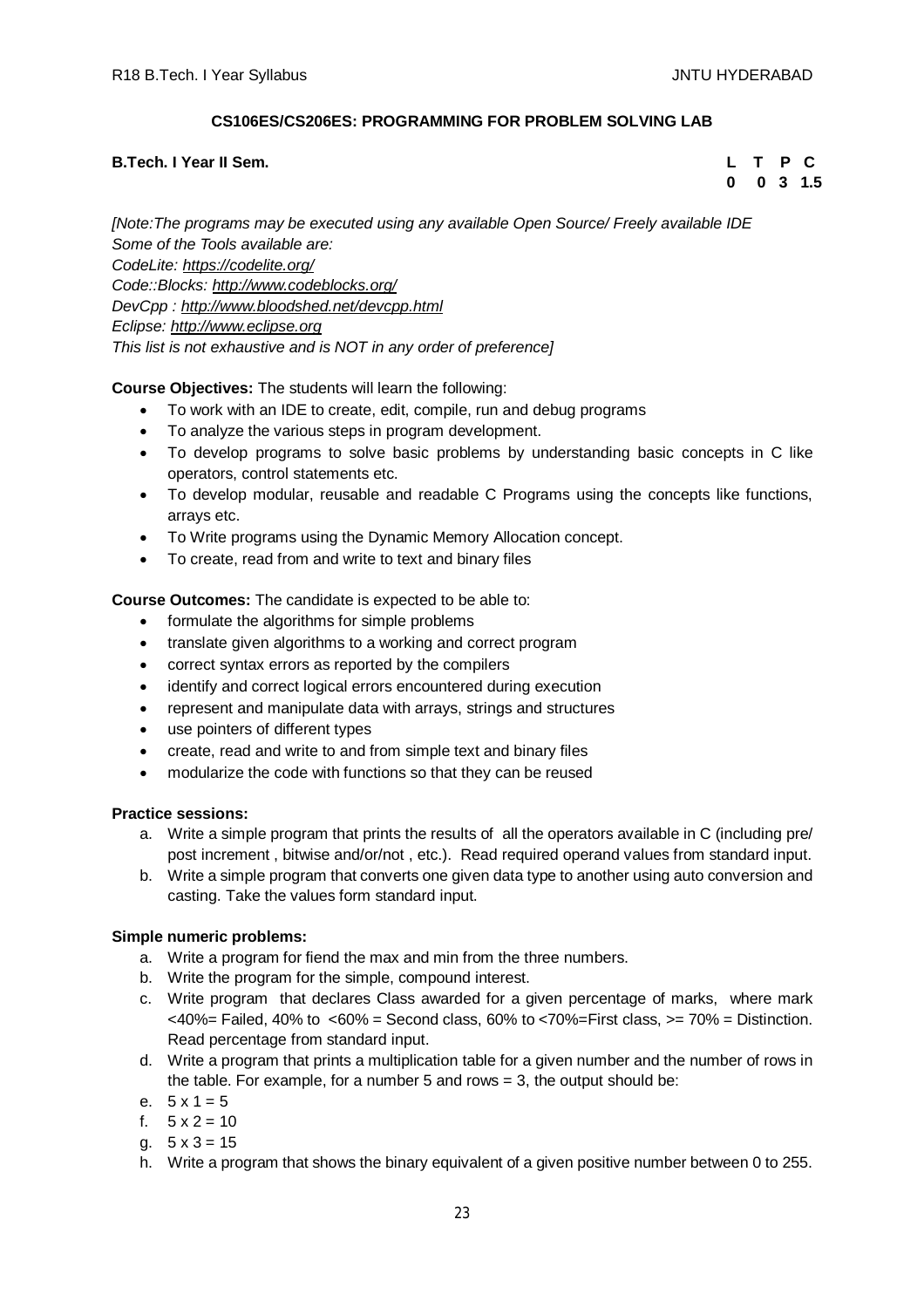# **Expression Evaluation:**

- a. A building has 10 floors with a floor height of 3 meters each. A ball is dropped from the top of the building. Find the time taken by the ball to reach each floor. (Use the formula  $s = ut+(1/2)at^2$ where u and a are the initial velocity in m/sec  $(= 0)$  and acceleration in m/sec $\gamma$ 2  $(= 9.8 \text{ m/s}\gamma$ 2)).
- b. Write a C program, which takes two integer operands and one operator from the user, performs the operation and then prints the result. (Consider the operators  $+,$ , $^*$ , $',$ , % and use Switch Statement)
- c. Write a program that finds if a given number is a prime number
- d. Write a C program to find the sum of individual digits of a positive integer and test given number is palindrome.
- e. A Fibonacci sequence is defined as follows: the first and second terms in the sequence are 0 and 1. Subsequent terms are found by adding the preceding two terms in the sequence. Write a C program to generate the first n terms of the sequence.
- f. Write a C program to generate all the prime numbers between 1 and n, where n is a value supplied by the user.
- g. Write a C program to find the roots of a Quadratic equation.
- h. Write a C program to calculate the following, where x is a fractional value.
- i.  $1-x/2 +x^2/4-x^3/6$
- j. Write a C program to read in two numbers, x and n, and then compute the sum of this geometric progression: 1+x+x^2+x^3+………….+x^n. For example: if n is 3 and x is 5, then the program computes 1+5+25+125.

# **Arrays and Pointers and Functions:**

- a. Write a C program to find the minimum, maximum and average in an array of integers.
- b. Write a functions to compute mean, variance, Standard Deviation, sorting of n elements in single dimension array.
- c. Write a C program that uses functions to perform the following:
- d. Addition of Two Matrices
- e. ii. Multiplication of Two Matrices
- f. iii. Transpose of a matrix with memory dynamically allocated for the new matrix as row and column counts may not be same.
- g. Write C programs that use both recursive and non-recursive functions
- h. To find the factorial of a given integer.
- i. ii. To find the GCD (greatest common divisor) of two given integers.
- j. iii. To find x<sup>^</sup>n
- k. Write a program for reading elements using pointer into array and display the values using array.
- l. Write a program for display values reverse order from array using pointer.
- m. Write a program through pointer variable to sum of n elements from array.

# **Files:**

- a. Write a C program to display the contents of a file to standard output device.
- b. Write a C program which copies one file to another, replacing all lowercase characters with their uppercase equivalents.
- c. Write a C program to count the number of times a character occurs in a text file. The file name and the character are supplied as command line arguments.
- d. Write a C program that does the following: It should first create a binary file and store 10 integers, where the file name and 10 values are given in the command line. (hint: convert the strings using atoi function)

Now the program asks for an index and a value from the user and the value at that index should be changed to the new value in the file. (hint: use fseek function)

The program should then read all 10 values and print them back.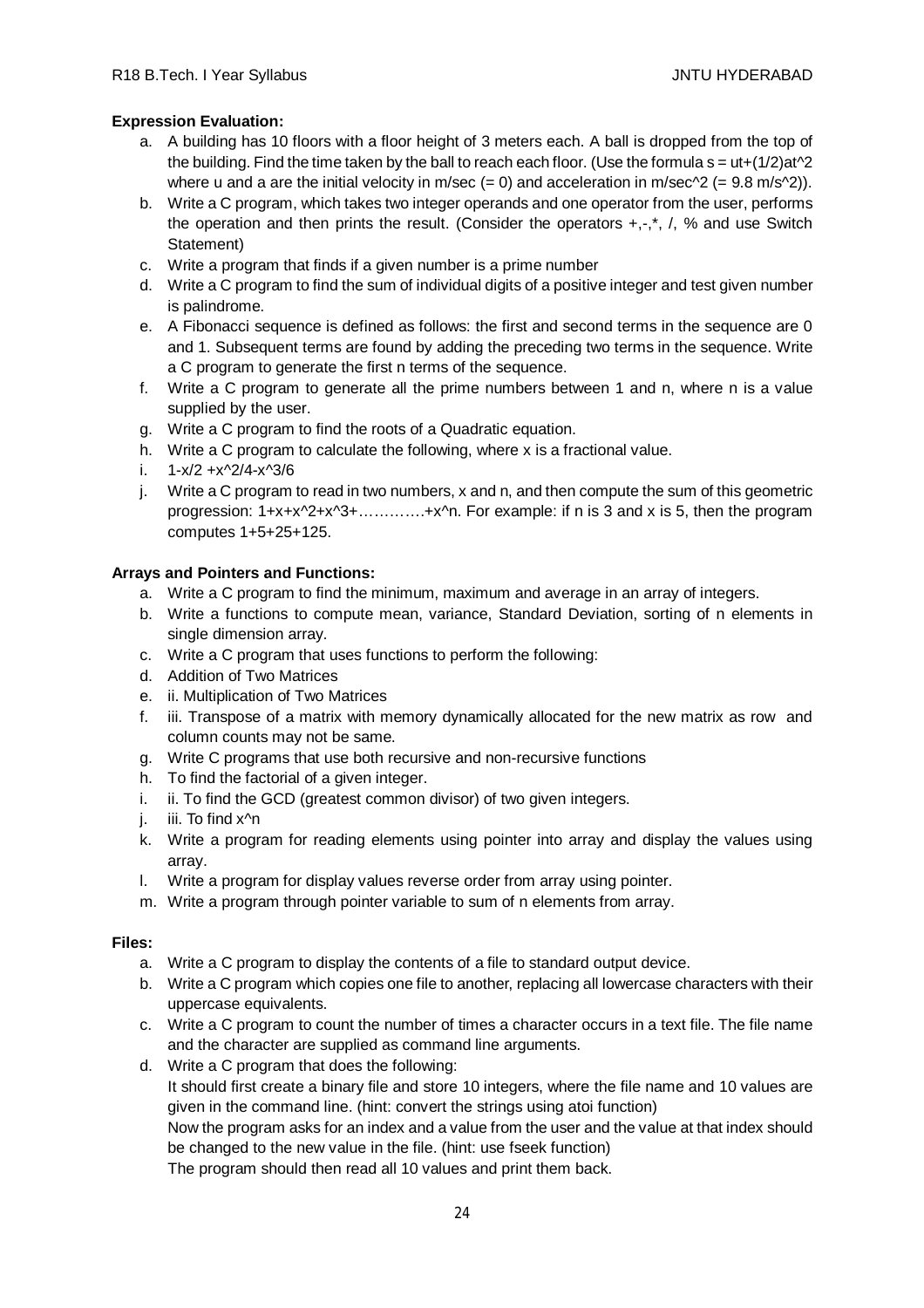e. Write a C program to merge two files into a third file (i.e., the contents of the firs t file followed by those of the second are put in the third file).

# **Strings:**

- a. Write a C program to convert a Roman numeral ranging from I to L to its decimal equivalent.
- b. Write a C program that converts a number ranging from 1 to 50 to Roman equivalent
- c. Write a C program that uses functions to perform the following operations:
- d. To insert a sub-string in to a given main string from a given position.
- e. ii. To delete n Characters from a given position in a given string.
- f. Write a C program to determine if the given string is a palindrome or not (Spelled same in both directions with or without a meaning like madam, civic, noon, abcba, etc.)
- g. Write a C program that displays the position of a character ch in the string S or  $-1$  if S doesn't contain ch.
- h. Write a C program to count the lines, words and characters in a given text.

# **Miscellaneous:**

a. Write a menu driven C program that allows a user to enter n numbers and then choose between finding the smallest, largest, sum, or average. The menu and all the choices are to be functions. Use a switch statement to determine what action to take. Display an error message if an invalid choice is entered.

\*

b. Write a C program to construct a pyramid of numbers as follows:

| 1   | $\star$ |     |      | $^\star$        |
|-----|---------|-----|------|-----------------|
| 12  | $* *$   | 23  | 22   | $\star$ $\star$ |
| 123 | * * *   | 456 | 333  | * * *           |
|     |         |     | 4444 | $* *$           |

# **Sorting and Searching:**

- a. Write a C program that uses non recursive function to search for a Key value in a given
- b. list of integers using linear search method.
- c. Write a C program that uses non recursive function to search for a Key value in a given
- d. sorted list of integers using binary search method.
- e. Write a C program that implements the Bubble sort method to sort a given list of
- f. integers in ascending order.
- g. Write a C program that sorts the given array of integers using selection sort in descending order
- h. Write a C program that sorts the given array of integers using insertion sort in ascending order
- i. Write a C program that sorts a given array of names

# **Suggested Reference Books for solving the problems:**

- i. Byron Gottfried, Schaum's Outline of Programming with C, McGraw-Hill
- ii. B.A. Forouzan and R.F. Gilberg C Programming and Data Structures, Cengage Learning,  $(3<sup>rd</sup>$ Edition)
- iii. Brian W. Kernighan and Dennis M. Ritchie, The C Programming Language, Prentice
- iv. Hall of India
- v. R.G. Dromey, How to solve it by Computer, Pearson (16<sup>th</sup> Impression)
- vi. Programming in C, Stephen G. Kochan, Fourth Edition, Pearson Education.
- vii. Herbert Schildt, C: The Complete Reference, Mc Graw Hill, 4th Edition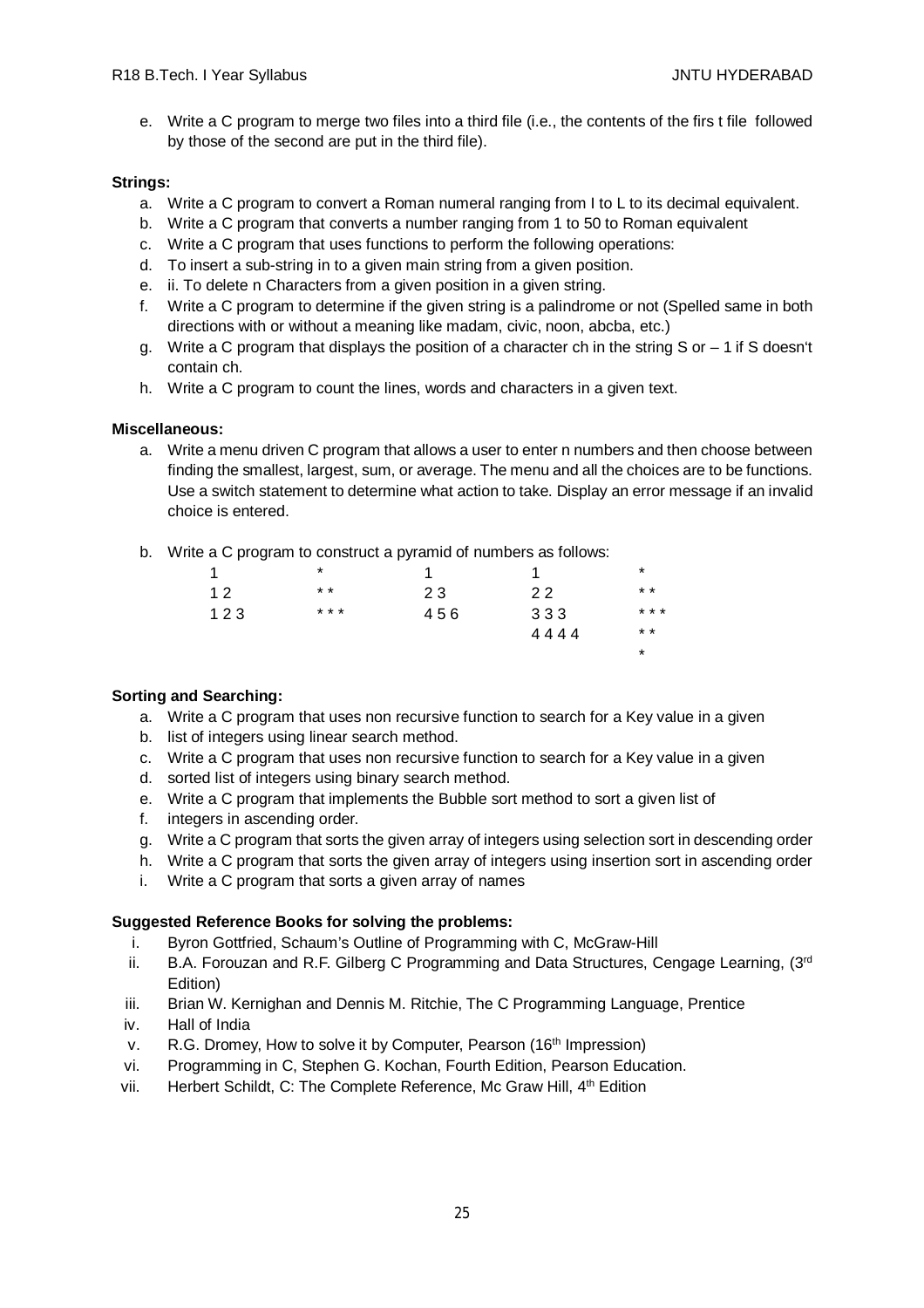**3 0 0 0**

## **\*MC109ES/\*MC209ES: ENVIRONMENTAL SCIENCE**

# **B.Tech. I Year I Sem. L T P C**

## **Course Objectives:**

- Understanding the importance of ecological balance for sustainable development.
- Understanding the impacts of developmental activities and mitigation measures.
- Understanding the environmental policies and regulations

## **Course Outcomes:**

 Based on this course, the Engineering graduate will understand /evaluate / develop technologies on the basis of ecological principles and environmental regulations which in turn helps in sustainable development

## **UNIT-I**

**Ecosystems:** Definition, Scope, and Importance of ecosystem. Classification, structure, and function of an ecosystem, Food chains, food webs, and ecological pyramids. Flow of energy, Biogeochemical cycles, Bioaccumulation, Biomagnification, ecosystem value, services and carrying capacity, Field visits.

## **UNIT-II**

**Natural Resources: Classification of Resources:** Living and Non-Living resources, **water resources:** use and over utilization of surface and ground water, floods and droughts, Dams: benefits and problems. **Mineral resources:** use and exploitation, environmental effects of extracting and using mineral resources, **Land resources:** Forest resources, **Energy resources:** growing energy needs, renewable and non-renewable energy sources, use of alternate energy source, case studies.

#### **UNIT-III**

**Biodiversity And Biotic Resources:** Introduction, Definition, genetic, species and ecosystem diversity. Value of biodiversity; consumptive use, productive use, social, ethical, aesthetic and optional values. India as a mega diversity nation, Hot spots of biodiversity. Field visit. Threats to biodiversity: habitat loss, poaching of wildlife, man-wildlife conflicts; conservation of biodiversity: In-Situ and Ex-situ conservation. National Biodiversity act.

#### **UNIT-IV**

**Environmental Pollution and Control Technologies: Environmental Pollution:** Classification of pollution, **Air Pollution:** Primary and secondary pollutants, Automobile and Industrial pollution, Ambient air quality standards. **Water pollution:** Sources and types of pollution, drinking water quality standards. **Soil Pollution:** Sources and types, Impacts of modern agriculture, degradation of soil. **Noise Pollution:**  Sources and Health hazards, standards, **Solid waste:** Municipal Solid Waste management, composition and characteristics of e-Waste and its management. **Pollution control technologies:** Wastewater Treatment methods: Primary, secondary and Tertiary.

Overview of air pollution control technologies, Concepts of bioremediation. **Global Environmental Issues and Global Efforts: C**limate change and impacts on human environment. Ozone depletion and Ozone depleting substances (ODS). Deforestation and desertification. International conventions / Protocols: Earth summit, Kyoto protocol, and Montréal Protocol. NAPCC-GoI Initiatives.

#### **UNIT-V**

**Environmental Policy, Legislation & EIA:** Environmental Protection act, Legal aspects Air Act- 1981, Water Act, Forest Act, Wild life Act, Municipal solid waste management and handling rules, biomedical waste management and handling rules, hazardous waste management and handling rules. EIA: EIA structure, methods of baseline data acquisition. Overview on Impacts of air, water, biological and Socioeconomical aspects. Strategies for risk assessment, Concepts of Environmental Management Plan